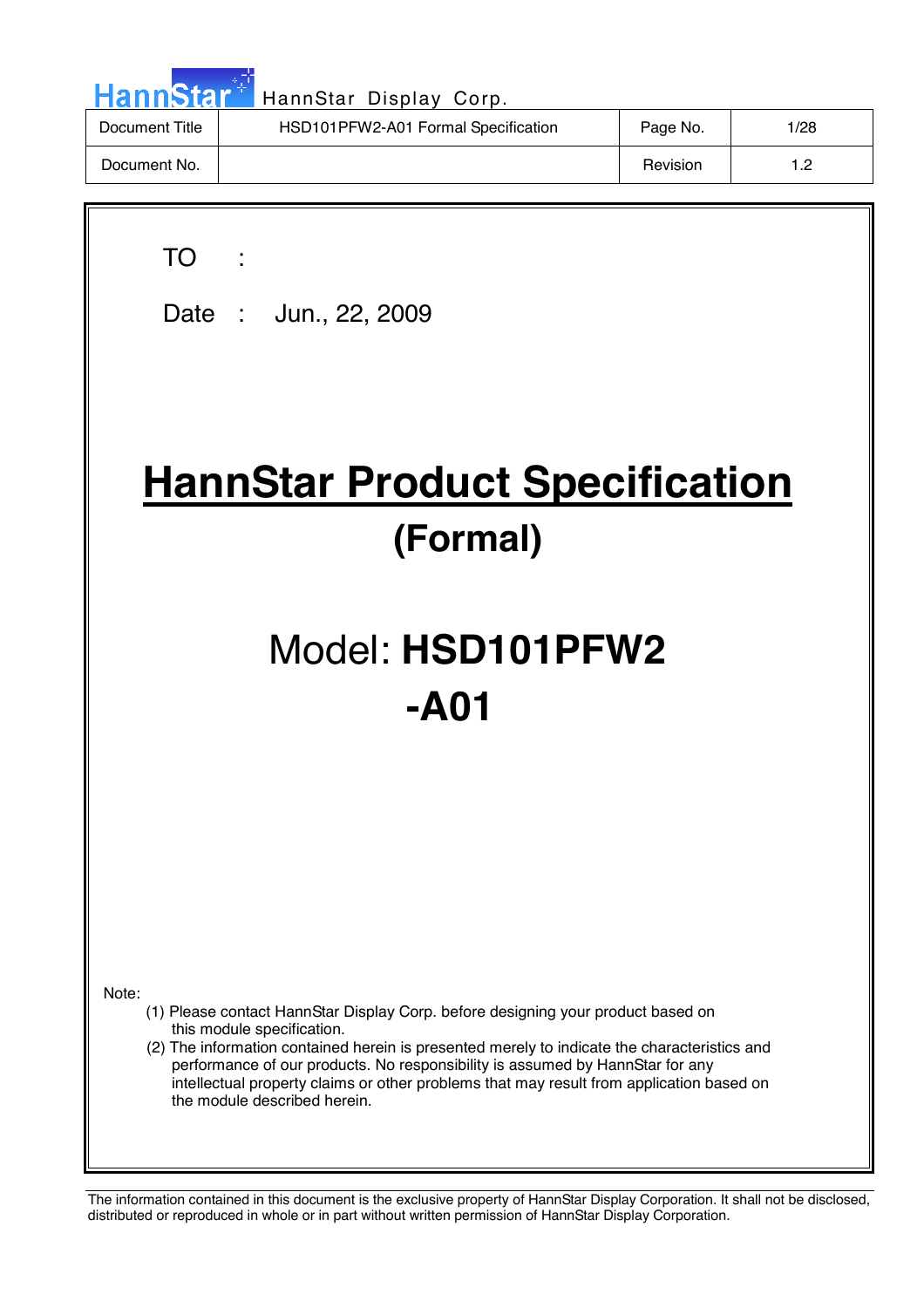| ann | A. |  |
|-----|----|--|
|     |    |  |

| Document Title | HSD101PFW2-A01 Formal Specification | Page No. | 2/28 |
|----------------|-------------------------------------|----------|------|
| Document No.   |                                     | Revision | י-   |

| <b>Record of Revisions</b> |                                            |     |                                                  |  |  |  |  |
|----------------------------|--------------------------------------------|-----|--------------------------------------------------|--|--|--|--|
| Rev.                       | Sub-Model<br>Date<br>Description of change |     |                                                  |  |  |  |  |
| $1.2$                      | Jun, 22, 2009                              | A01 | Formal Product Specification was first released. |  |  |  |  |
|                            |                                            |     |                                                  |  |  |  |  |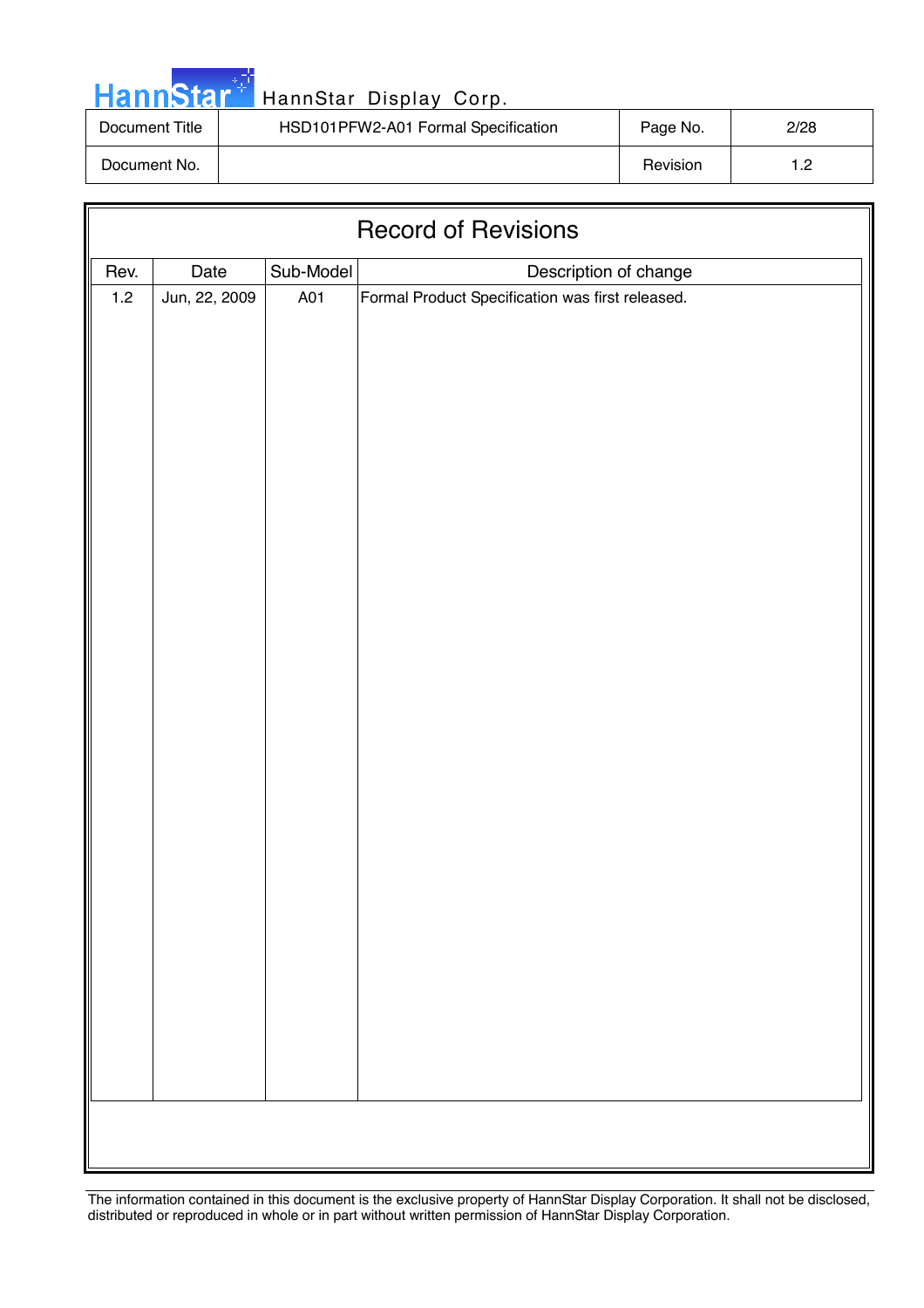|  |  | <b>HannStar</b> |  |
|--|--|-----------------|--|
|  |  |                 |  |

| Document Title | HSD101PFW2-A01 Formal Specification | Page No. | 3/28 |
|----------------|-------------------------------------|----------|------|
| Document No.   |                                     | Revision | - פ  |

### **Contents**

| 1.0  | p.4  |
|------|------|
| 2.0  | p.5  |
| 3.0  | p.6  |
| 4.0  | p.10 |
| 5.0  | p.12 |
| 6.0  | p.13 |
| 7.0  | p.21 |
| 8.0  | p.23 |
| 9.0  | p.25 |
| 10.0 | p.26 |
| 11.0 | p.27 |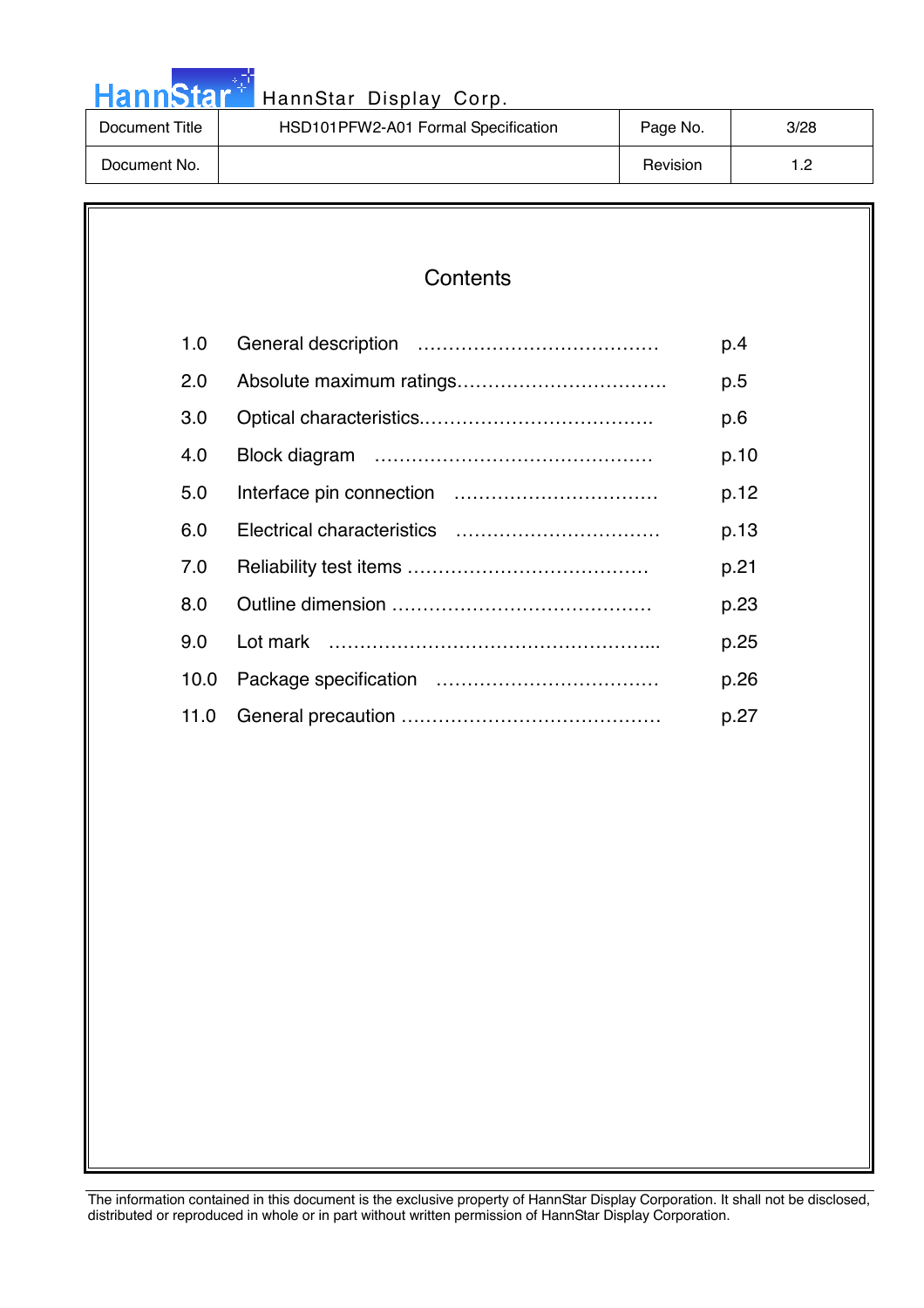

| Document Title | HSD101PFW2-A01 Formal Specification | Page No. | 4/28 |
|----------------|-------------------------------------|----------|------|
| Document No.   |                                     | Revision | - מ  |

#### **1.0 GENERAL DESCRIPTION**

#### **1.1 Introduction**

HannStar Display model HSD101PFW2-A is a color active matrix thin film transistor (TFT) liquid crystal display (LCD) that uses amorphous silicon TFT as a switching device. This model is composed of a TFT LCD panel, a driving circuit and a back light system. This TFT LCD has a 10.1 (16:9) inch diagonally measured active display area with WSVGA (1024 horizontal by 600 vertical pixel) resolution.

#### **1.2 Features**

- 10.1 (16:9 diagonal) inch configuration
- One channel LVDS interface
- 262K color by 6 bit R.G.B signal input
- RoHS Compliance
- Halogen Free

#### **1.3 Applications**

- Mobile NB
- **Digital Photo frame**
- Display terminal for AV application

#### **1.4 General information**

| Item                     | Specification                | Unit   |
|--------------------------|------------------------------|--------|
| <b>Outline Dimension</b> | 235 x 143 x 4.9 (Typ.)       | mm     |
| Display area             | 222.72(H) x 125.28(V)        | mm     |
| Number of Pixel          | 1024 RGB (H) x 600(V)        | pixels |
| Pixel pitch              | $0.2175(H) \times 0.2088(V)$ | mm     |
| Pixel arrangement        | <b>RGB Vertical stripe</b>   |        |
| Display mode             | Normally white               |        |
| <b>INTSC</b>             | 50                           | $\%$   |
| Surface treatment        | Glare, Hard-Coating (3H)     |        |
| Weight                   | 180 (Typ.)                   | g      |
| Back-light               | <b>White LED</b>             |        |
| <b>Power Consumption</b> | (TBD)/Logic                  | W      |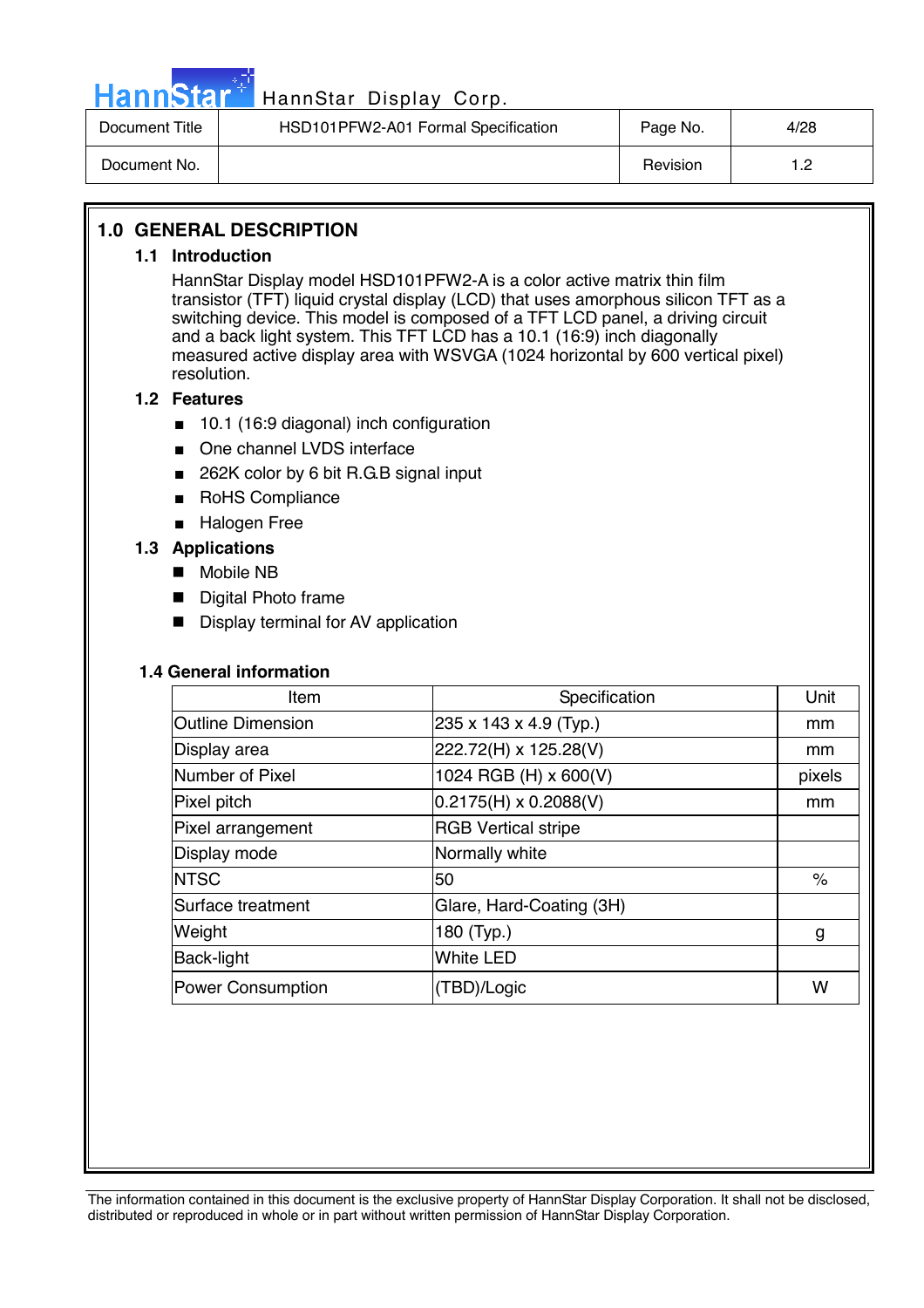

# HannStar<sup>t HannStar</sup> Display Corp.

| Document Title | HSD101PFW2-A01 Formal Specification | Page No. | 5/28 |
|----------------|-------------------------------------|----------|------|
| Document No.   |                                     | Revision | .    |

#### **1.5 Mechanical Information**

| Item                  |                | Min.  | Typ. | Max.  | Unit |
|-----------------------|----------------|-------|------|-------|------|
| Module<br><b>Size</b> | Horizontal (H) | 234.5 | 235  | 235.5 | mm   |
|                       | Vertical (V)   | 142.5 | 143  | 143.5 | mm   |
|                       | Depth (D)      |       | 4.9  | 5.2   | mm   |
| Weight                |                |       | 180  | 190   | g    |

### **2.0 ABSOLUTE MAXIMUM RATINGS**

#### **2.1 Electrical Absolute Rating**

#### **2.1.1 TFT LCD Module**

| Item                 | Symbol          | Min. | Max. | Unit | <b>Note</b> |
|----------------------|-----------------|------|------|------|-------------|
| Logic Supply voltage | y <sub>DD</sub> | −∪.ം | 4.U  |      |             |

#### **2.1.2 Environment Absolute Rating**

| Item                  | Symbol           | Min. | Max. | Unit   | <b>Note</b> |
|-----------------------|------------------|------|------|--------|-------------|
| Operating Temperature | opa              |      | 50   |        |             |
| Storage Temperature   | <sup>l</sup> stg | -20  | 60   | $\sim$ |             |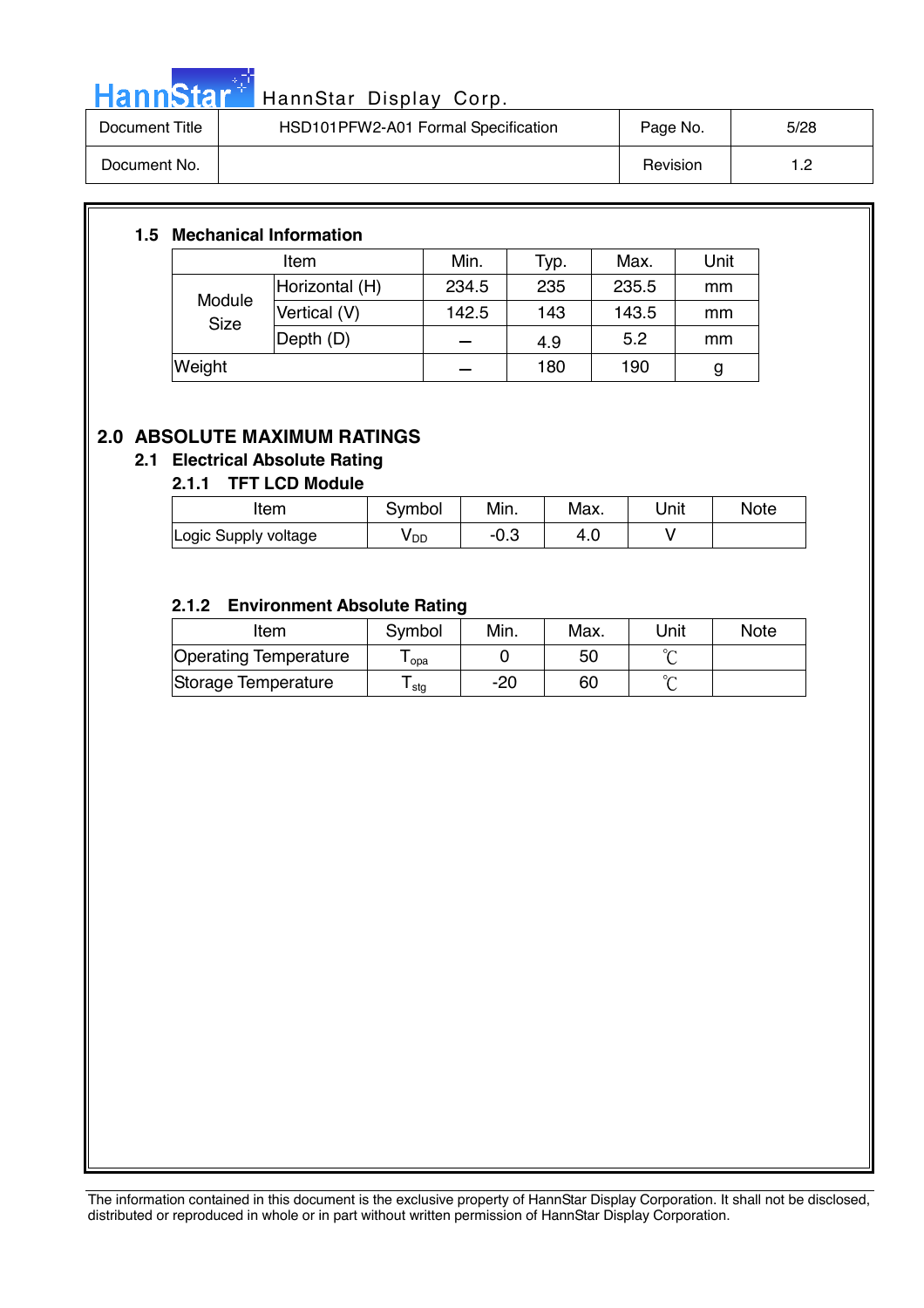

# HannStar<sup>#</sup> HannStar Display Corp.

| Document Title | HSD101PFW2-A01 Formal Specification | Page No. | 6/28 |
|----------------|-------------------------------------|----------|------|
| Document No.   |                                     | Revision | ר ו- |

| Item                         |             | Symbol                | Condition                     | Min.  | Typ.           | Max.  | Unit                 | <b>Note</b>                 |
|------------------------------|-------------|-----------------------|-------------------------------|-------|----------------|-------|----------------------|-----------------------------|
| Contrast                     |             | <b>CR</b>             |                               | 400   | 500            |       |                      | (1)(2)(4)                   |
|                              |             | Tr                    |                               |       | $\overline{4}$ | 8     |                      |                             |
| Response time                |             | <b>Tf</b>             |                               |       | 12             | 24    | msec                 | (1)(3)                      |
| White luminance<br>(5 point) |             | $Y_L$                 |                               | 160   | 200            |       | $\text{cd/m}^2$      | (1)(4)(5)<br>$(I_1 = 18mA)$ |
|                              |             | $R_{x}$               | $\Theta = 0$<br>Normal        | 0.542 | 0.592          | 0.642 |                      |                             |
|                              | Red         | $R_Y$                 | viewing                       | 0.305 | 0.355          | 0.405 |                      |                             |
|                              |             | $G_{x}$               | angle                         | 0.277 | 0.327          | 0.377 |                      |                             |
| Color                        | Green       | Gy                    |                               | 0.505 | 0.555          | 0.605 |                      |                             |
| chromaticity<br>(CIE1931)    |             | $B_{x}$               |                               | 0.104 | 0.154          | 0.204 |                      |                             |
|                              | <b>Blue</b> | $B_Y$                 |                               | 0.044 | 0.094          | 0.144 |                      |                             |
|                              | White       | $W_{x}$               |                               | 0.263 | 0.313          | 0.363 |                      |                             |
|                              |             | $W_{y}$               |                               | 0.279 | 0.329          | 0.379 |                      |                             |
|                              | Hor.        | $\Theta_L$            |                               | 40    | 45             |       |                      |                             |
|                              |             | $\Theta_{\rm R}$      |                               | 40    | 45             |       |                      |                             |
| Viewing angle                |             | $\Theta_{\sf U}$      | CR > 10                       | 10    | 15             |       |                      | (1)(4)                      |
|                              | Ver.        | $\Theta_{\mathsf{D}}$ |                               | 30    | 35             |       |                      |                             |
| <b>Brightness uniformity</b> |             | $B_{UNI}$             | $\Theta = 0$<br>(5point)      | 80    |                |       | $\frac{1}{\sqrt{2}}$ | (5)                         |
| <b>Brightness Uniformity</b> |             | $B_{UNI}$             | $\Theta = 0$<br>$(13$ points) | 70    |                |       | $\%$                 | (6)                         |

#### **3.2 Measuring Condition**

- $\blacksquare$  Measuring surrounding : dark room
- Ambient temperature: 25±2°C
- 15min. warm-up time.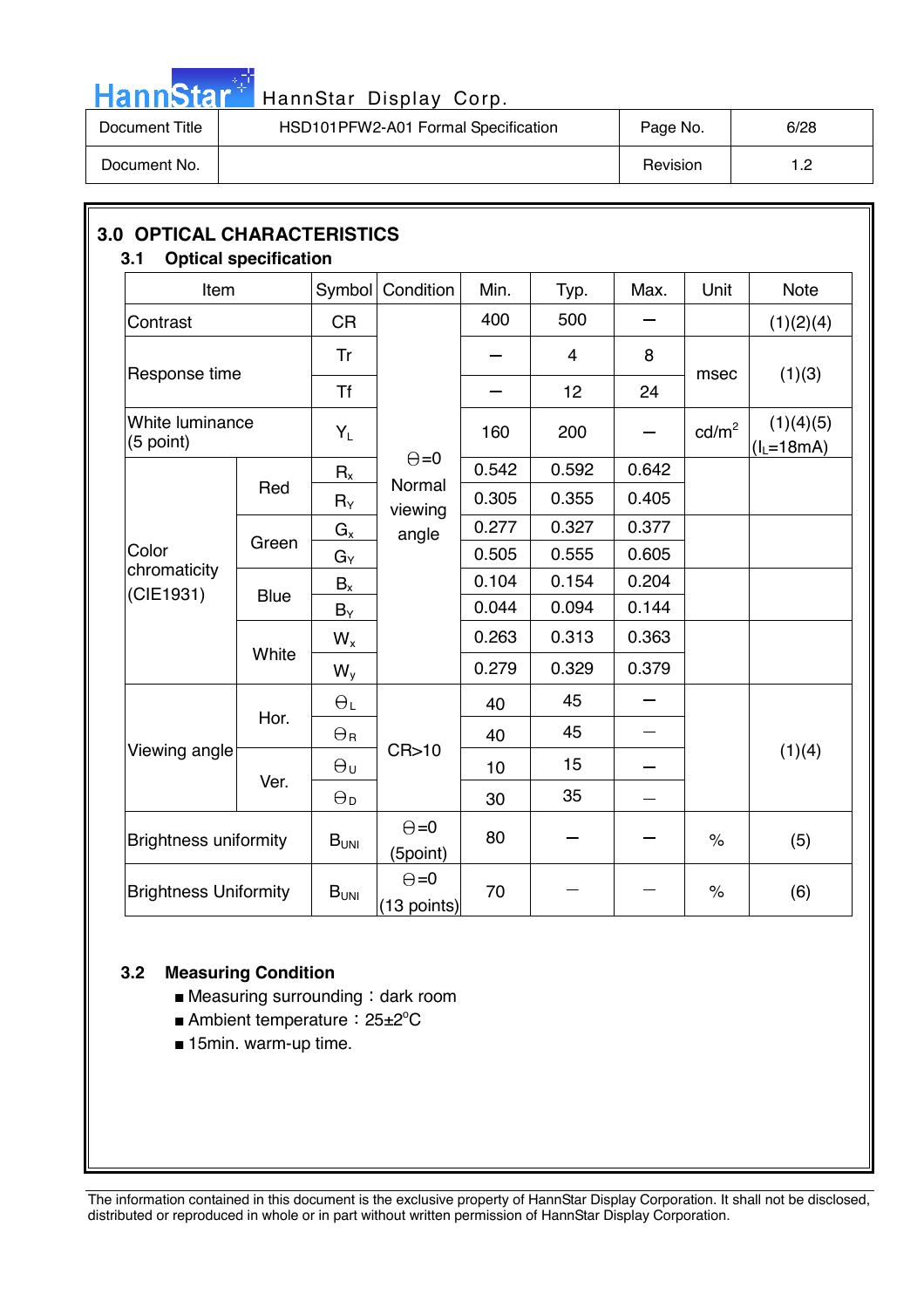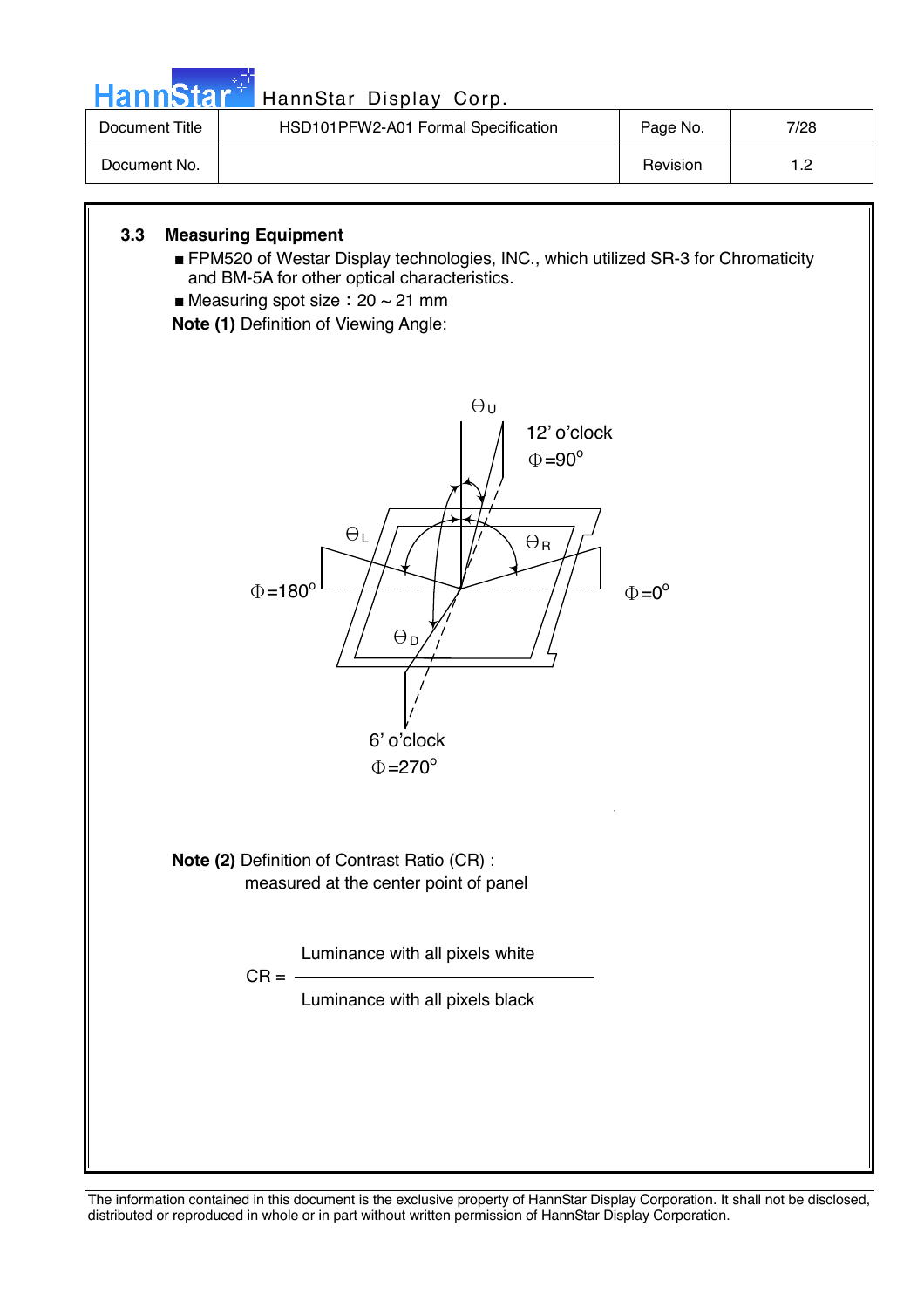| <b>HannStar</b> | HannStar Display Corp.              |          |      |
|-----------------|-------------------------------------|----------|------|
| Document Title  | HSD101PFW2-A01 Formal Specification | Page No. | 8/28 |
| Document No.    |                                     | Revision | 1.2  |

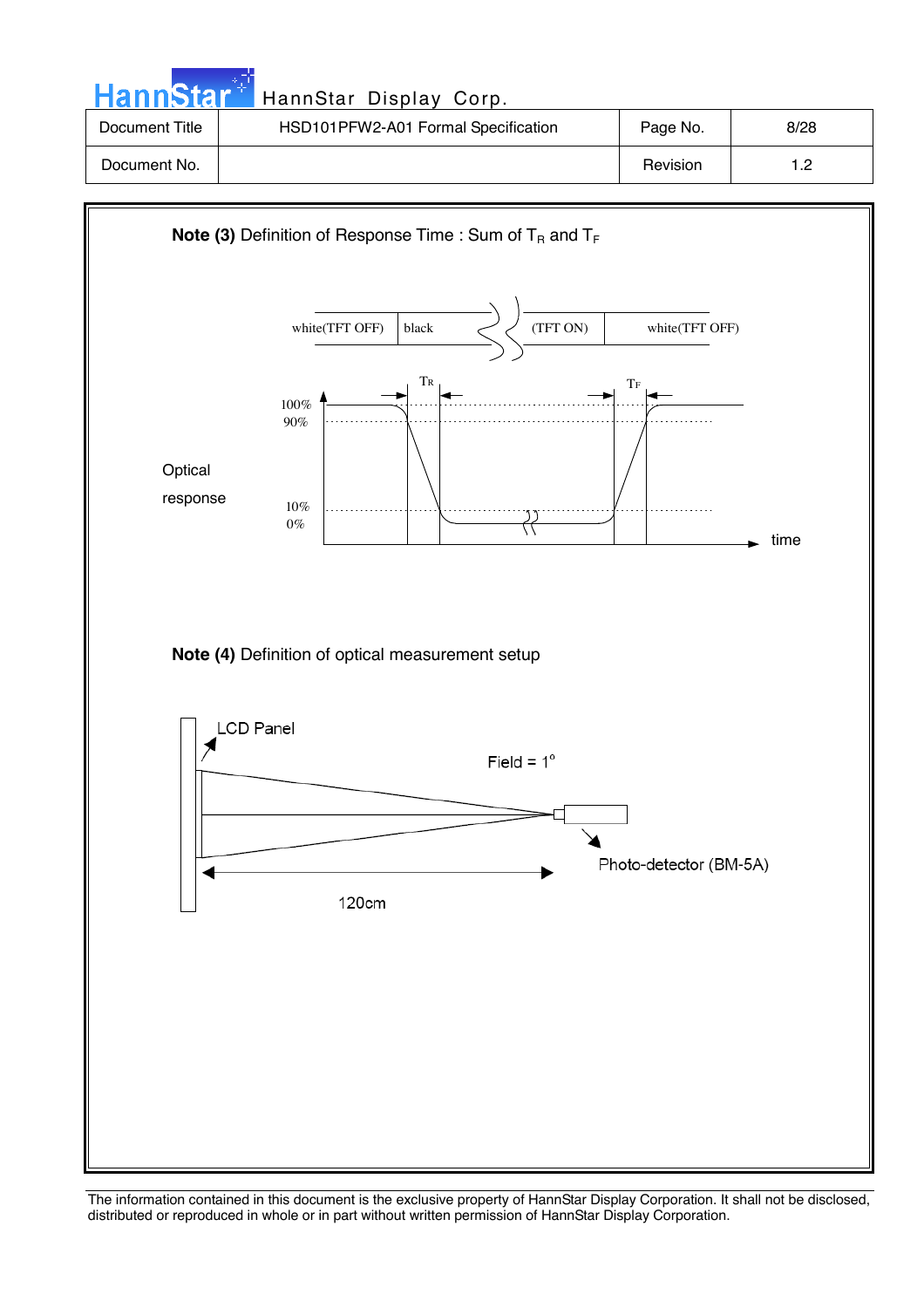| HannStar <sup>*</sup> | HannStar Display Corp.              |          |      |
|-----------------------|-------------------------------------|----------|------|
| Document Title        | HSD101PFW2-A01 Formal Specification | Page No. | 9/28 |
| Document No.          |                                     | Revision | 1.2  |
|                       |                                     |          |      |

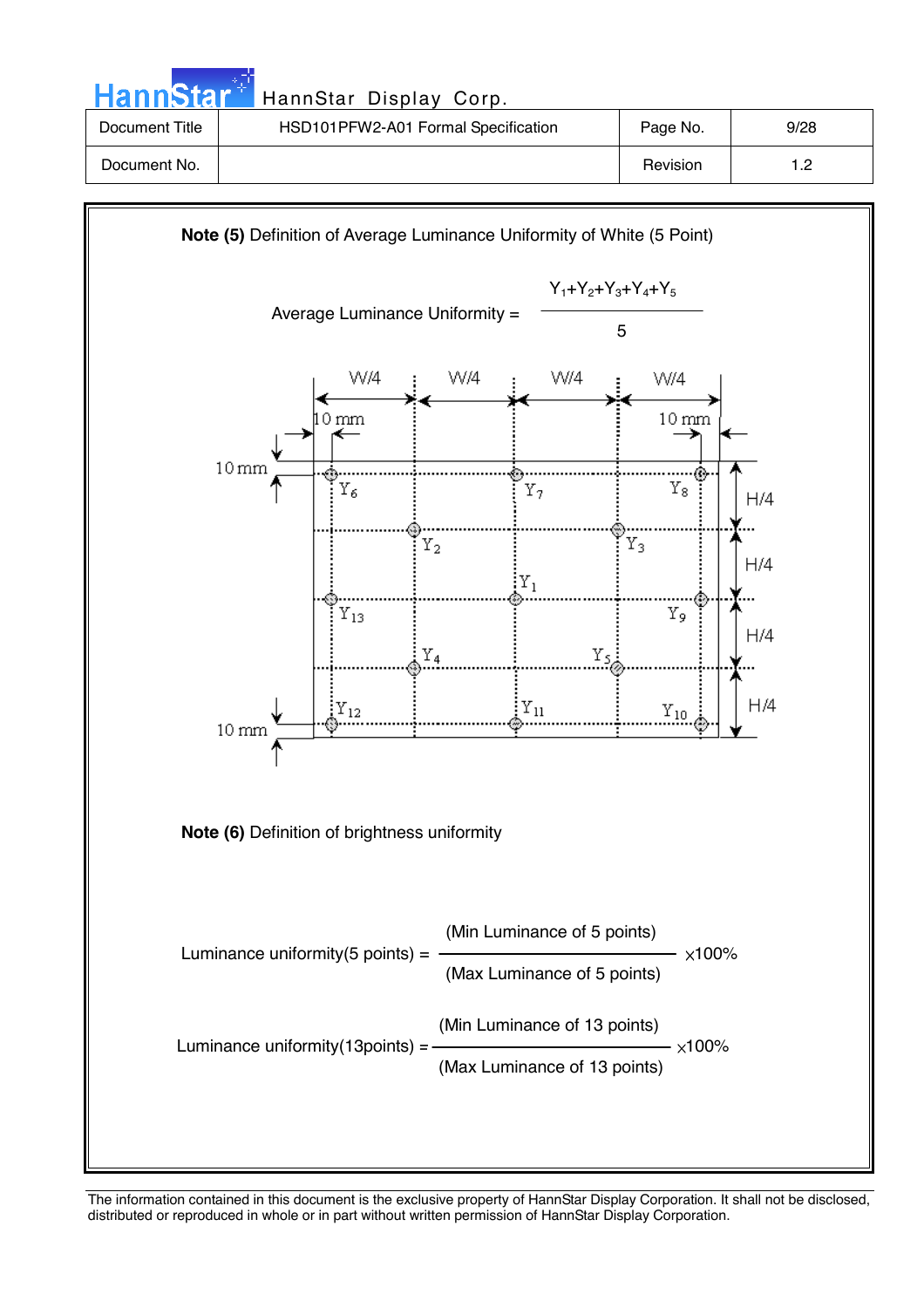| HannStar <sup>+</sup> | HannStar Display Corp.              |          |       |
|-----------------------|-------------------------------------|----------|-------|
| Document Title        | HSD101PFW2-A01 Formal Specification | Page No. | 10/28 |
| Document No.          |                                     | Revision |       |

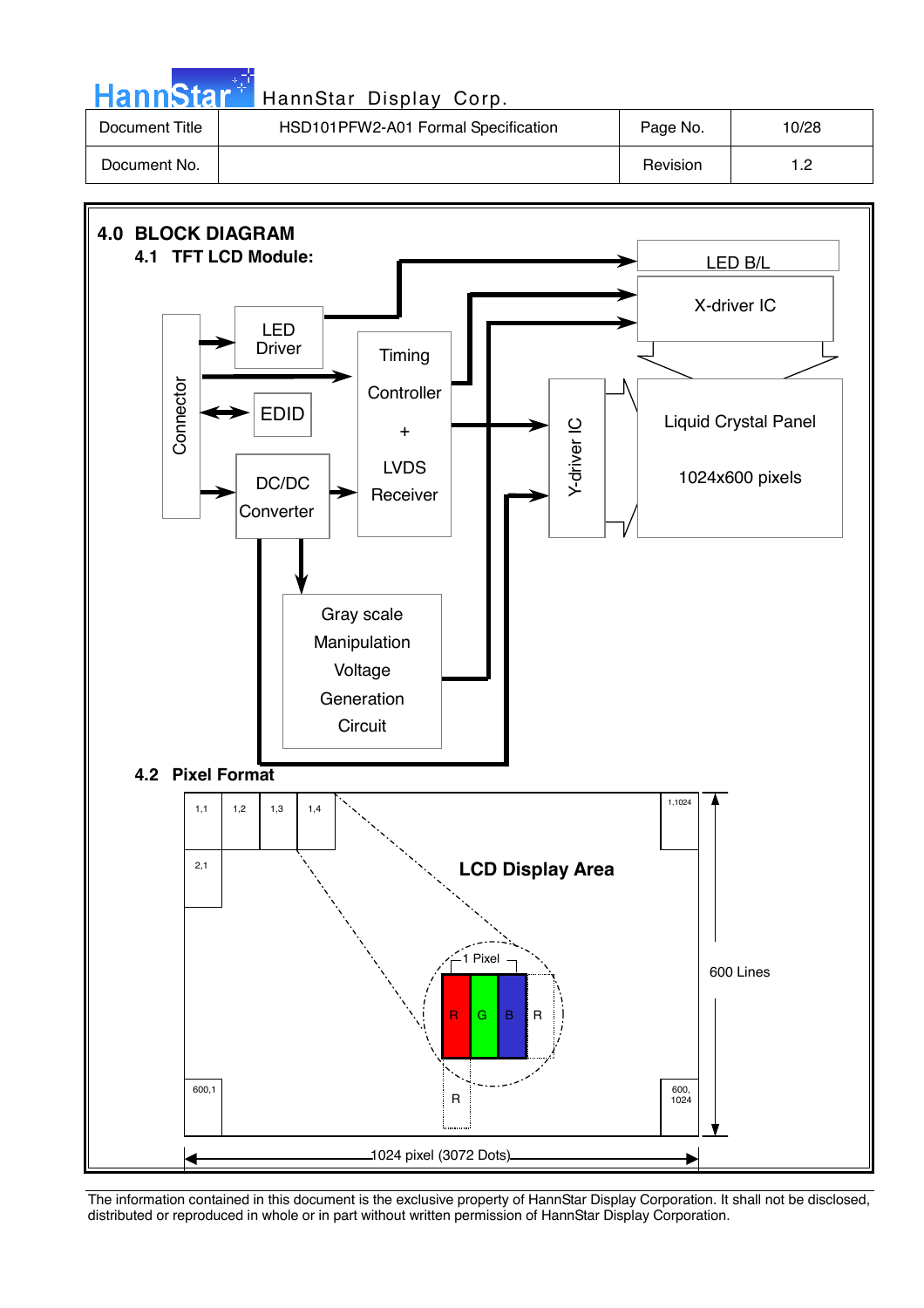|  |  | Hann <b>Star</b> |  |
|--|--|------------------|--|
|  |  |                  |  |
|  |  |                  |  |

### HannStar Display Corp. [19] HannStar Display Corp.

| Document Title | HSD101PFW2-A01 Formal Specification | Page No. | 11/28 |
|----------------|-------------------------------------|----------|-------|
| Document No.   |                                     | Revision | י -   |

|                  |                             | <b>MSB</b>     |                         |                           |                         | LSB                     | <b>MSB</b>                |                                  |                                  |                                |                                | <b>LSB</b> MSB          |                     |                     |                         |                | <b>LSB</b>                | Gray scale                                           |
|------------------|-----------------------------|----------------|-------------------------|---------------------------|-------------------------|-------------------------|---------------------------|----------------------------------|----------------------------------|--------------------------------|--------------------------------|-------------------------|---------------------|---------------------|-------------------------|----------------|---------------------------|------------------------------------------------------|
|                  | <b>Display</b>              |                | R5 R4                   | R <sub>3</sub>            | R <sub>2</sub>          | R1                      | $R0 G5$ $G4$              |                                  | G3                               | G2G1                           |                                | GO B5 B4                |                     | B <sub>3</sub>      | <b>B2</b>               | <b>B1</b>      | B <sub>0</sub>            | level                                                |
|                  | <b>Black</b>                |                |                         | L                         |                         |                         |                           |                                  |                                  |                                | L                              |                         |                     | L                   | L                       |                |                           |                                                      |
|                  | <b>Blue</b>                 | L              | L                       | L                         |                         |                         | L                         | L                                | L                                | L                              | L                              | 듴                       | $\overline{H}$      | $\overline{H}$      | $\overline{\mathsf{H}}$ | $\overline{H}$ | $\overline{H}$            |                                                      |
| Basic            | Green<br><b>Light Blue</b>  | L              | L                       | L                         |                         | L                       | $\frac{1}{\text{H}}$<br>Η | $\overline{H}$<br>$\overline{H}$ | $\overline{H}$<br>$\overline{H}$ | $\overline{H}$<br>$\mathsf{H}$ | $\overline{H}$<br>$\mathsf{H}$ | HIL<br>$\overline{H}$ H | L<br>$\overline{H}$ | L<br>H              | L<br>$\overline{H}$     | $\overline{H}$ | Η                         | $\blacksquare$                                       |
| color            | Red                         | Н              | L<br>$\mathsf{H}$       | L<br>H                    | $\mathsf{H}$            | Н                       | HJL                       | L                                |                                  |                                | L                              | L                       | L                   | L                   | L                       |                |                           | $\overline{\phantom{a}}$<br>$\overline{\phantom{a}}$ |
|                  | Purple                      | H              | $\overline{H}$          | $\overline{H}$            | $\overline{H}$          | $\overline{H}$          | НĿ                        | L                                |                                  |                                | L                              | L<br>Ξ                  | $\overline{H}$      | $\overline{H}$      | $\overline{H}$          | Η              | $\overline{H}$            | $\blacksquare$                                       |
|                  | Yellow                      | $\mathsf{H}$   | $\overline{H}$          | $\overline{\mathsf{H}}$   | $\overline{\mathsf{H}}$ | $\overline{\mathsf{H}}$ | $\overline{H}$ H          | $\overline{\mathsf{H}}$          | $\overline{H}$                   | $\overline{H}$                 | $\overline{H}$                 | H L                     | L                   | L                   | L                       | L              | L                         | $\overline{\phantom{a}}$                             |
|                  | White                       | H              | $\overline{H}$          | $\overline{H}$            | $\overline{H}$          | $\overline{\mathsf{H}}$ | $\overline{H}$ H          | $\overline{H}$                   | $\overline{\mathsf{H}}$          | $\overline{H}$                 | $\overline{H}$                 | $\overline{H}$ H        | $\overline{H}$      | $\overline{H}$      | $\overline{H}$          | $\overline{H}$ | $\overline{H}$            | ä,                                                   |
|                  | <b>Black</b>                |                | L                       | L                         | L                       | L                       | 니                         | L                                | L                                | L                              | L                              | L                       | L                   | L                   | L                       | L              |                           | L <sub>0</sub>                                       |
|                  |                             | L              | L                       | L                         | L                       | L                       | HL                        | L                                | L                                | L                              | L                              | L<br>L                  | L                   | L                   | L                       | L              |                           | L1                                                   |
|                  |                             |                | L                       | L                         |                         | $\overline{H}$          | LIL                       | L                                |                                  |                                | L                              | LL                      | L                   |                     | L                       | L              | L                         | L2                                                   |
| Gray             | Dark                        |                |                         |                           |                         |                         |                           |                                  |                                  |                                |                                |                         |                     |                     |                         |                |                           |                                                      |
| scale            | ↑                           |                |                         |                           |                         |                         |                           |                                  |                                  |                                |                                |                         |                     |                     |                         |                |                           | L3L60                                                |
| of Red           | Light                       |                |                         |                           |                         |                         |                           |                                  |                                  |                                |                                |                         |                     |                     |                         |                |                           |                                                      |
|                  |                             | H              | H                       | $\mathsf{H}$              | Н                       | L                       | HL                        | L                                | L                                |                                | L                              | LIL                     | L                   | L                   | L                       | L              |                           | L61                                                  |
|                  |                             | $\overline{H}$ | $\overline{\mathsf{H}}$ | $\overline{H}$            | $\overline{\mathsf{H}}$ | $\overline{H}$          | L<br>L                    | L                                | L                                |                                | L                              | L                       | L                   | L                   | L                       | L              |                           | L62                                                  |
|                  | Red                         | H              | $\overline{H}$          | $\overline{H}$            | $\overline{H}$          | $\overline{H}$          | $\overline{H}$            | L                                | L                                |                                | L                              | L<br>L                  | L                   | L                   | L                       | L              |                           | Red L63                                              |
|                  | <b>Black</b>                | L              | L                       | L                         | L                       | L                       | L<br>L                    | L                                | L                                | L                              | L                              | L<br>L                  | L                   | L                   | L                       | L              |                           | L <sub>0</sub>                                       |
|                  |                             |                | L                       | L                         |                         | L                       | L                         | L                                | L                                | L                              | L                              | НL                      | L                   | L                   | L                       | L              |                           | L1                                                   |
|                  |                             |                | L                       | L                         |                         | L                       | $\mathsf{L}$              | L                                | L                                | L                              | $\overline{\mathsf{H}}$        | L                       | L                   |                     | L                       |                |                           | L2                                                   |
| Gray             | Dark                        |                |                         |                           |                         |                         |                           |                                  |                                  |                                |                                |                         |                     |                     |                         |                |                           |                                                      |
| scale of         | ↑                           |                |                         |                           |                         |                         |                           |                                  |                                  |                                |                                |                         |                     |                     |                         |                |                           | L3L60                                                |
| Green            | Light                       |                |                         |                           |                         |                         |                           |                                  |                                  |                                |                                |                         |                     |                     |                         |                |                           |                                                      |
|                  |                             |                |                         |                           |                         |                         | . н                       | H                                | Н                                | Н                              |                                | HL                      |                     |                     |                         |                | L                         | L61                                                  |
|                  |                             |                | L<br>L                  | L<br>L                    |                         | L                       | H                         | $\overline{H}$                   | Н                                | $\mathsf{H}$                   | L<br>Н                         | L                       | L<br>L              | L<br>L              | L<br>L                  | L              |                           | L62                                                  |
|                  | Green                       |                |                         | L                         |                         |                         | $\overline{H}$            | $\overline{H}$                   | $\overline{H}$                   | $\overline{H}$                 | $\overline{H}$                 | H L                     | L                   |                     | L                       |                |                           | Green L63                                            |
|                  | <b>Black</b>                |                |                         | L                         |                         |                         | L                         | L                                | L                                |                                | L                              | ЦL                      | L                   |                     | L                       |                |                           | L <sub>0</sub>                                       |
|                  |                             |                | L                       | L                         |                         |                         | L                         | L                                |                                  |                                | L                              | L<br>$\mathsf{L}$       |                     |                     | L                       |                | $\overline{H}$            | L1                                                   |
|                  |                             |                | L                       | L                         |                         |                         | $\mathsf{L}$              | L                                | L                                | L                              | L                              | L                       | L                   | L                   | L                       | Η              |                           | L2                                                   |
|                  | Dark                        |                |                         |                           |                         |                         |                           |                                  |                                  |                                |                                |                         |                     |                     |                         |                |                           |                                                      |
| Gray<br>scale of |                             |                |                         |                           |                         |                         |                           |                                  |                                  |                                |                                |                         |                     |                     |                         |                |                           | L3L60                                                |
| <b>Blue</b>      |                             |                |                         |                           |                         |                         |                           |                                  |                                  |                                |                                |                         |                     |                     |                         |                |                           |                                                      |
|                  | Light                       |                |                         |                           |                         |                         |                           |                                  |                                  |                                |                                |                         |                     |                     |                         |                |                           |                                                      |
|                  |                             |                | щ                       | щ                         | ┕                       | ┕                       | ч                         | ш                                | ┕                                | щ                              |                                | LН                      | $\overline{H}$      | H                   | H                       | ь              | H                         | L61                                                  |
|                  |                             |                | L                       | L                         | L                       | L                       | LIL                       | L                                | L                                | L                              | L                              | ЦH                      | $\mathsf{H}$        | $\mathsf{H}$        | H                       | $\mathsf{H}$   | L                         | L62                                                  |
|                  | <b>Blue</b><br><b>Black</b> |                | L<br>L                  | L<br>L                    | L                       | L<br>L                  | LIL<br>L                  | L<br>L                           |                                  | L                              | L<br>L                         | L H<br>L                | $\overline{H}$<br>L | $\overline{H}$<br>L | $\overline{H}$<br>L     | Н<br>L         | $\mathsf{H}$<br>L         | Blue L63<br>L0                                       |
|                  |                             |                | L                       | L                         |                         | Г                       | НĿ                        | L                                | L                                | L                              | L                              | H L                     | L                   | L                   | L                       | L              | $\overline{H}$            | L1                                                   |
|                  |                             |                | L                       | L                         |                         | $\overline{\mathsf{H}}$ | LL                        | L                                | L                                | L                              | $\overline{\mathsf{H}}$        | L L                     |                     | L                   | L                       | $\overline{H}$ |                           | $\overline{L2}$                                      |
| Gray             | Dark                        |                |                         |                           |                         |                         |                           |                                  |                                  |                                |                                |                         |                     |                     |                         |                |                           |                                                      |
| scale of         | ↑                           |                |                         |                           |                         |                         |                           |                                  |                                  |                                |                                |                         |                     |                     |                         |                |                           |                                                      |
| White &          |                             |                |                         |                           |                         |                         |                           |                                  |                                  |                                |                                |                         |                     |                     |                         |                |                           | L3L60                                                |
| <b>Black</b>     | Light                       |                |                         |                           |                         |                         |                           |                                  |                                  |                                |                                |                         |                     |                     |                         |                |                           |                                                      |
|                  |                             | Н              | H                       | H                         | Н                       | L                       | нĮн                       | H                                | Н                                | H                              | L                              | īн                      | H                   | н                   | H                       | L              | $\boldsymbol{\mathsf{H}}$ | L61                                                  |
|                  |                             | H              | $\overline{H}$          | $\overline{H}$            | $\overline{H}$          | $\mathsf{H}$            | 듴                         | $\overline{H}$                   | $\overline{H}$                   | H                              | $\mathsf{H}$                   | 듴                       | $\overline{H}$      | $\overline{H}$      | $\overline{H}$          | Н              |                           | L62                                                  |
|                  | White                       | Η              | Н                       | $\boldsymbol{\mathsf{H}}$ | $\overline{H}$          | $\overline{H}$          | H H                       | $\overline{H}$                   | $\overline{H}$                   | $\overline{H}$                 | $\overline{H}$                 | $\frac{1}{H}$           | Н                   | H                   | $\overline{H}$          | $\overline{H}$ | $\overline{H}$            | White L63                                            |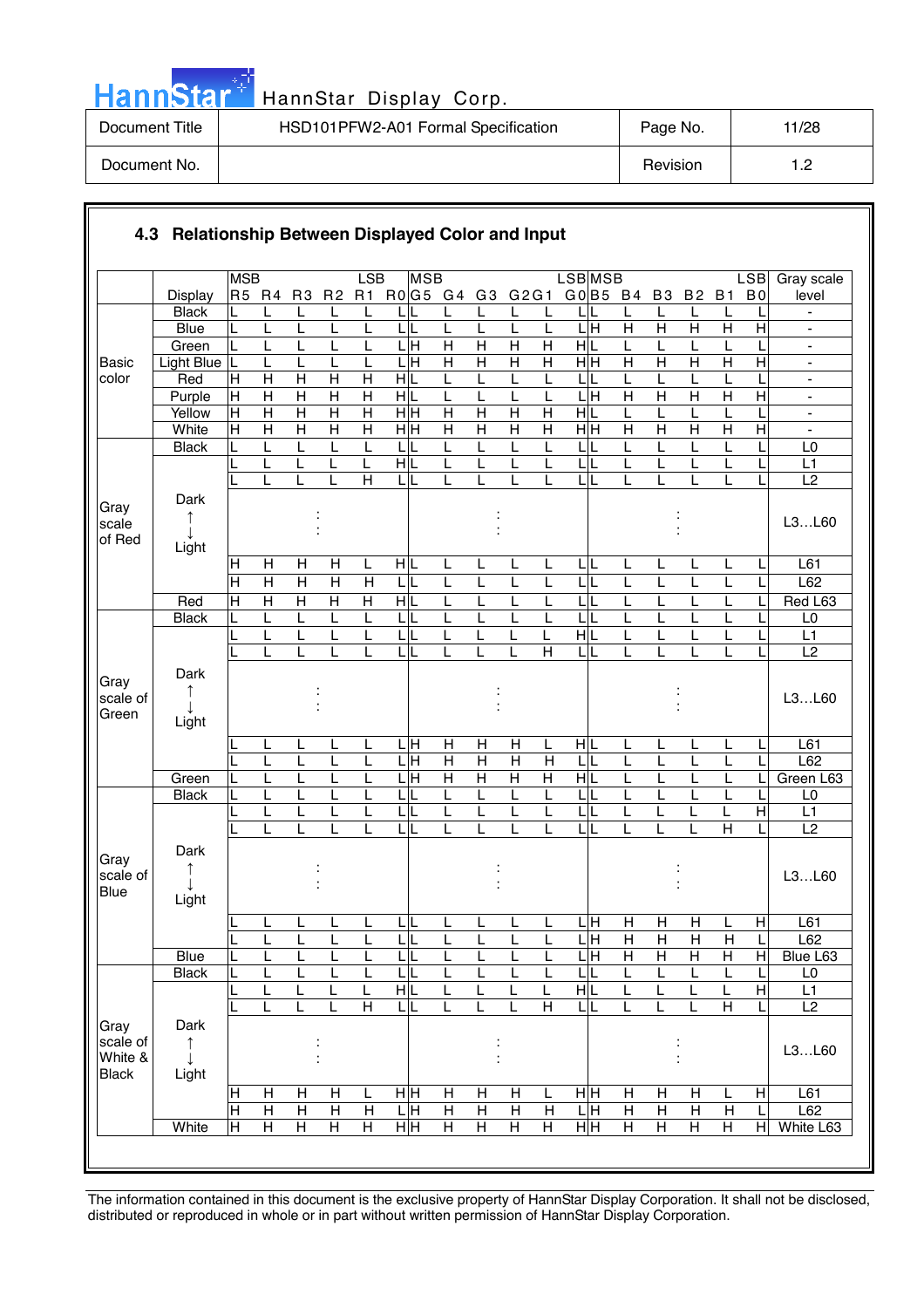

| Document Title | HSD101PFW2-A01 Formal Specification | Page No. | 12/28 |
|----------------|-------------------------------------|----------|-------|
| Document No.   |                                     | Revision | ר -   |

| 5.1 TFT LCD Module: CN1 (Input signal): IPEX 20455-040E-12 (IPEX or equivalent)<br>Signal<br>Pin No.<br>Description<br>Color engine function enable/disable<br>Color EN<br>1<br>Default: 0 disable<br><b>VCC</b><br>$\overline{2}$<br>3.3V Power Supply<br>$\overline{VCC}$<br>3<br>3.3V Power Supply<br>$\overline{4}$<br>V_EDID<br><b>EDID 3.3V Power Supply</b><br><b>CABC</b> function enable/disable<br>CABC_EN<br>5<br>Default: 1 disable<br>CLK EDID<br><b>EDID Clock</b><br>6<br>7<br><b>DATA EDID</b><br><b>EDID Data</b><br>8<br>RXINO-<br>channel0-<br>LVDS Signal -<br>9<br>LVDS Signal+<br>channel0+<br>RXIN <sub>0</sub> +<br>10<br>Ground<br><b>GND</b><br>RXIN1-<br>channel1-<br>11<br>Data Input<br>12<br>$RXIN1+$<br>Data Input<br>$channel1+$<br>13<br><b>GND</b><br>Ground<br>channel <sub>2</sub> -<br>14<br>RXIN2-<br>Data Input<br>15<br>channel <sub>2+</sub><br>RXIN2+<br>Data Input<br><b>GND</b><br>16<br>Ground<br>CLK-<br><b>RXCLKIN-</b><br>17<br>Data Input<br>RXCLKIN+<br>18<br>CLK+<br>Data Input<br>19<br><b>GND</b><br>Ground<br>No Connection<br><b>NC</b><br>20<br><b>NC</b><br>21<br>No Connection<br>22<br><b>GND</b><br>Ground |               |           |    |
|------------------------------------------------------------------------------------------------------------------------------------------------------------------------------------------------------------------------------------------------------------------------------------------------------------------------------------------------------------------------------------------------------------------------------------------------------------------------------------------------------------------------------------------------------------------------------------------------------------------------------------------------------------------------------------------------------------------------------------------------------------------------------------------------------------------------------------------------------------------------------------------------------------------------------------------------------------------------------------------------------------------------------------------------------------------------------------------------------------------------------------------------------------------------|---------------|-----------|----|
|                                                                                                                                                                                                                                                                                                                                                                                                                                                                                                                                                                                                                                                                                                                                                                                                                                                                                                                                                                                                                                                                                                                                                                        |               |           |    |
|                                                                                                                                                                                                                                                                                                                                                                                                                                                                                                                                                                                                                                                                                                                                                                                                                                                                                                                                                                                                                                                                                                                                                                        |               |           |    |
|                                                                                                                                                                                                                                                                                                                                                                                                                                                                                                                                                                                                                                                                                                                                                                                                                                                                                                                                                                                                                                                                                                                                                                        |               |           |    |
|                                                                                                                                                                                                                                                                                                                                                                                                                                                                                                                                                                                                                                                                                                                                                                                                                                                                                                                                                                                                                                                                                                                                                                        |               |           |    |
|                                                                                                                                                                                                                                                                                                                                                                                                                                                                                                                                                                                                                                                                                                                                                                                                                                                                                                                                                                                                                                                                                                                                                                        |               |           |    |
|                                                                                                                                                                                                                                                                                                                                                                                                                                                                                                                                                                                                                                                                                                                                                                                                                                                                                                                                                                                                                                                                                                                                                                        |               |           |    |
|                                                                                                                                                                                                                                                                                                                                                                                                                                                                                                                                                                                                                                                                                                                                                                                                                                                                                                                                                                                                                                                                                                                                                                        |               |           |    |
|                                                                                                                                                                                                                                                                                                                                                                                                                                                                                                                                                                                                                                                                                                                                                                                                                                                                                                                                                                                                                                                                                                                                                                        |               |           |    |
|                                                                                                                                                                                                                                                                                                                                                                                                                                                                                                                                                                                                                                                                                                                                                                                                                                                                                                                                                                                                                                                                                                                                                                        |               |           |    |
|                                                                                                                                                                                                                                                                                                                                                                                                                                                                                                                                                                                                                                                                                                                                                                                                                                                                                                                                                                                                                                                                                                                                                                        |               |           |    |
|                                                                                                                                                                                                                                                                                                                                                                                                                                                                                                                                                                                                                                                                                                                                                                                                                                                                                                                                                                                                                                                                                                                                                                        |               |           |    |
|                                                                                                                                                                                                                                                                                                                                                                                                                                                                                                                                                                                                                                                                                                                                                                                                                                                                                                                                                                                                                                                                                                                                                                        |               |           |    |
|                                                                                                                                                                                                                                                                                                                                                                                                                                                                                                                                                                                                                                                                                                                                                                                                                                                                                                                                                                                                                                                                                                                                                                        |               |           |    |
|                                                                                                                                                                                                                                                                                                                                                                                                                                                                                                                                                                                                                                                                                                                                                                                                                                                                                                                                                                                                                                                                                                                                                                        |               |           |    |
|                                                                                                                                                                                                                                                                                                                                                                                                                                                                                                                                                                                                                                                                                                                                                                                                                                                                                                                                                                                                                                                                                                                                                                        |               |           |    |
|                                                                                                                                                                                                                                                                                                                                                                                                                                                                                                                                                                                                                                                                                                                                                                                                                                                                                                                                                                                                                                                                                                                                                                        |               |           |    |
|                                                                                                                                                                                                                                                                                                                                                                                                                                                                                                                                                                                                                                                                                                                                                                                                                                                                                                                                                                                                                                                                                                                                                                        |               |           |    |
|                                                                                                                                                                                                                                                                                                                                                                                                                                                                                                                                                                                                                                                                                                                                                                                                                                                                                                                                                                                                                                                                                                                                                                        |               |           |    |
|                                                                                                                                                                                                                                                                                                                                                                                                                                                                                                                                                                                                                                                                                                                                                                                                                                                                                                                                                                                                                                                                                                                                                                        |               |           |    |
|                                                                                                                                                                                                                                                                                                                                                                                                                                                                                                                                                                                                                                                                                                                                                                                                                                                                                                                                                                                                                                                                                                                                                                        |               |           |    |
|                                                                                                                                                                                                                                                                                                                                                                                                                                                                                                                                                                                                                                                                                                                                                                                                                                                                                                                                                                                                                                                                                                                                                                        |               |           |    |
|                                                                                                                                                                                                                                                                                                                                                                                                                                                                                                                                                                                                                                                                                                                                                                                                                                                                                                                                                                                                                                                                                                                                                                        |               |           |    |
|                                                                                                                                                                                                                                                                                                                                                                                                                                                                                                                                                                                                                                                                                                                                                                                                                                                                                                                                                                                                                                                                                                                                                                        |               |           |    |
|                                                                                                                                                                                                                                                                                                                                                                                                                                                                                                                                                                                                                                                                                                                                                                                                                                                                                                                                                                                                                                                                                                                                                                        |               |           |    |
|                                                                                                                                                                                                                                                                                                                                                                                                                                                                                                                                                                                                                                                                                                                                                                                                                                                                                                                                                                                                                                                                                                                                                                        | No Connection | <b>NC</b> | 23 |
| $\overline{\text{NC}}$<br>24<br>No Connection                                                                                                                                                                                                                                                                                                                                                                                                                                                                                                                                                                                                                                                                                                                                                                                                                                                                                                                                                                                                                                                                                                                          |               |           |    |
| <b>GND</b><br>25<br>Ground                                                                                                                                                                                                                                                                                                                                                                                                                                                                                                                                                                                                                                                                                                                                                                                                                                                                                                                                                                                                                                                                                                                                             |               |           |    |
| <b>NC</b><br>No Connection<br>26                                                                                                                                                                                                                                                                                                                                                                                                                                                                                                                                                                                                                                                                                                                                                                                                                                                                                                                                                                                                                                                                                                                                       |               |           |    |
| <b>NC</b><br>27<br>No Connection                                                                                                                                                                                                                                                                                                                                                                                                                                                                                                                                                                                                                                                                                                                                                                                                                                                                                                                                                                                                                                                                                                                                       |               |           |    |
| 28<br><b>GND</b><br>Ground                                                                                                                                                                                                                                                                                                                                                                                                                                                                                                                                                                                                                                                                                                                                                                                                                                                                                                                                                                                                                                                                                                                                             |               |           |    |
| $\overline{29}$<br>NC<br>No Connection                                                                                                                                                                                                                                                                                                                                                                                                                                                                                                                                                                                                                                                                                                                                                                                                                                                                                                                                                                                                                                                                                                                                 |               |           |    |
| <b>NC</b><br>30<br>No Connection                                                                                                                                                                                                                                                                                                                                                                                                                                                                                                                                                                                                                                                                                                                                                                                                                                                                                                                                                                                                                                                                                                                                       |               |           |    |
| 31<br>VLED_GND<br><b>LED Ground</b>                                                                                                                                                                                                                                                                                                                                                                                                                                                                                                                                                                                                                                                                                                                                                                                                                                                                                                                                                                                                                                                                                                                                    |               |           |    |
| 32<br>VLED_GND<br><b>LED Ground</b>                                                                                                                                                                                                                                                                                                                                                                                                                                                                                                                                                                                                                                                                                                                                                                                                                                                                                                                                                                                                                                                                                                                                    |               |           |    |
| VLED_GND<br>33<br><b>LED Ground</b>                                                                                                                                                                                                                                                                                                                                                                                                                                                                                                                                                                                                                                                                                                                                                                                                                                                                                                                                                                                                                                                                                                                                    |               |           |    |
| $\overline{\text{NC}}$<br>34<br>No Connection                                                                                                                                                                                                                                                                                                                                                                                                                                                                                                                                                                                                                                                                                                                                                                                                                                                                                                                                                                                                                                                                                                                          |               |           |    |
| <b>PWM</b><br>35<br>PWM Signal for LED dimming control                                                                                                                                                                                                                                                                                                                                                                                                                                                                                                                                                                                                                                                                                                                                                                                                                                                                                                                                                                                                                                                                                                                 |               |           |    |
| LED Enable Pin (+3V Input)<br>36<br>LED EN                                                                                                                                                                                                                                                                                                                                                                                                                                                                                                                                                                                                                                                                                                                                                                                                                                                                                                                                                                                                                                                                                                                             |               |           |    |
| 37<br><b>NC</b><br>No Connection                                                                                                                                                                                                                                                                                                                                                                                                                                                                                                                                                                                                                                                                                                                                                                                                                                                                                                                                                                                                                                                                                                                                       |               |           |    |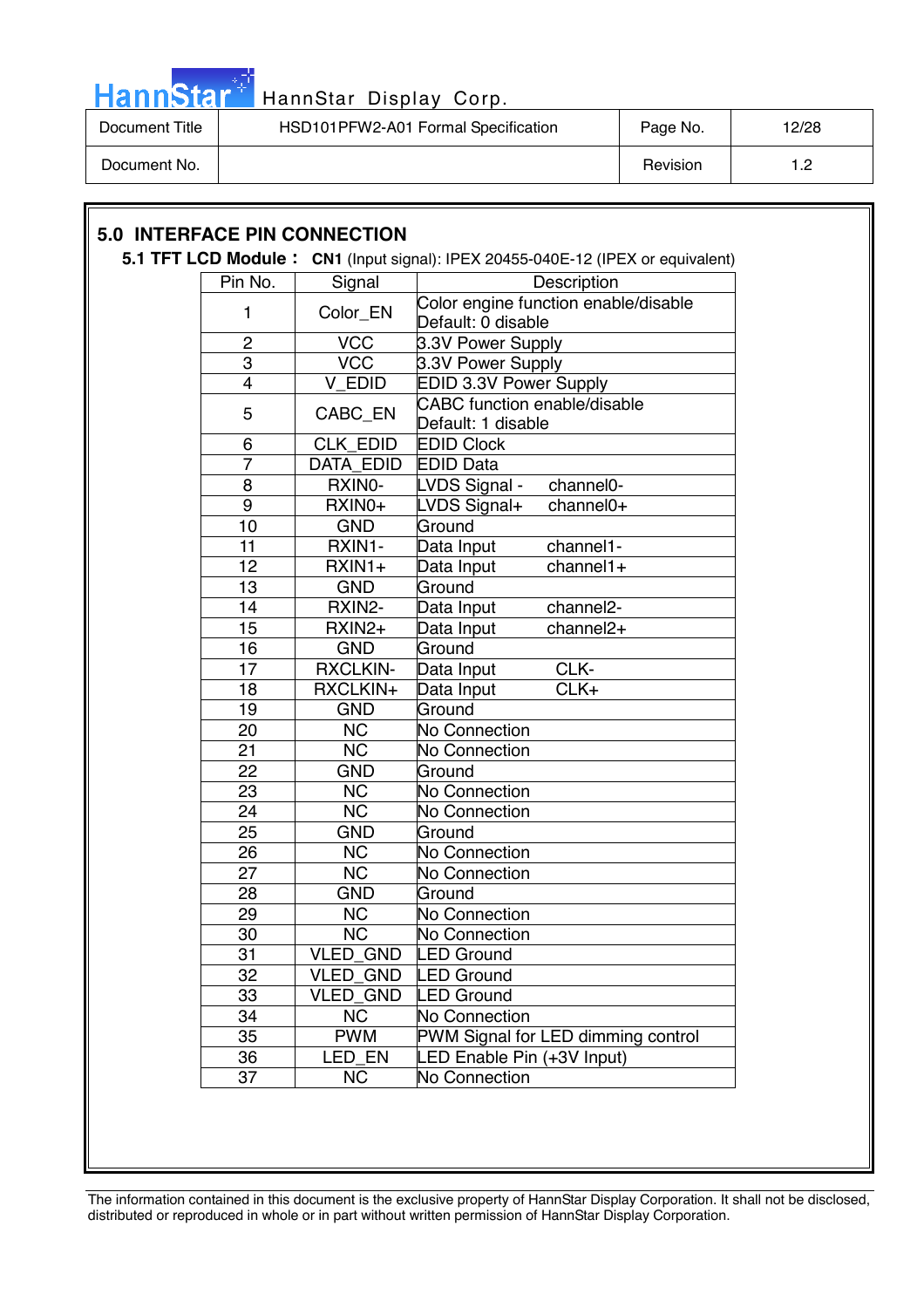|  | HannStar <sup>*</sup> |
|--|-----------------------|
|  |                       |
|  |                       |

| Document Title | HSD101PFW2-A01 Formal Specification | Page No. | 13/28 |
|----------------|-------------------------------------|----------|-------|
| Document No.   |                                     | Revision | ה ו-  |

| 38 | VI ED  | <b>LED Power Supply 5-21V</b> |
|----|--------|-------------------------------|
| 39 | VI ED. | <b>LED Power Supply 5-21V</b> |
| 40 | VI ED. | <b>LED Power Supply 5-21V</b> |

**Note**: The brightness of LCD panel could be changed by adjusting PWM

### **6.0 ELECTRICAL CHARACTERISTICS**

#### **6.1 TFT LCD Module**

| <b>Item</b>                | <b>Symbol</b>   | Min.           | Typ.                     | Max.                     | Unit | <b>Note</b>                                                     |
|----------------------------|-----------------|----------------|--------------------------|--------------------------|------|-----------------------------------------------------------------|
| Supply Voltage             | V <sub>DD</sub> | 3.0            | 3.3                      | 3.6                      |      | Note $(1)$                                                      |
| Current of<br>power supply | <b>IDD</b>      | $\blacksquare$ | 0.192                    | $\overline{\phantom{a}}$ | A    | $ V_{DD} = 3.3V \cdot L0$ pattern<br>Ta= $25^{\circ}$ C fv=60Hz |
| Inrush current             | <b>I</b> RUSH   | $\blacksquare$ | $\overline{\phantom{a}}$ | 1.50                     |      | Note $(2)$                                                      |

**Note (1):** V<sub>DD</sub>-dip condition:

When VDD operating within  $2.7V \leq VDD < 3.0V$ , td  $\leq 10$ ms, the display may momentarily become abnormal.

 VDD<2.7V , VDD dip condition should also follow the Power On/Off conditions for supply voltage.

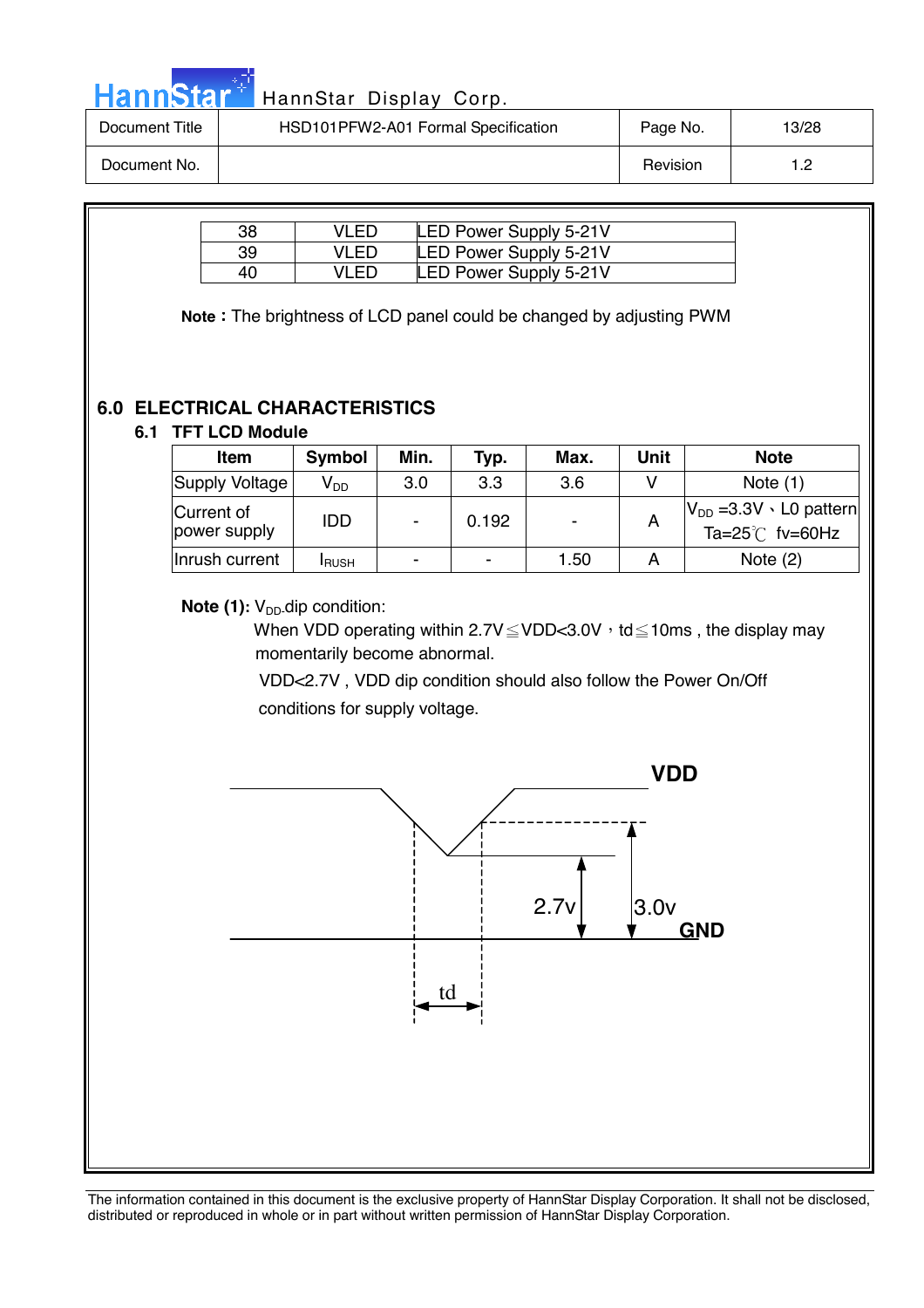| HannStar <sup>*</sup> | HannStar Display Corp.              |          |       |
|-----------------------|-------------------------------------|----------|-------|
| Document Title        | HSD101PFW2-A01 Formal Specification | Page No. | 14/28 |
| Document No.          |                                     | Revision | 1.2   |



The information contained in this document is the exclusive property of HannStar Display Corporation. It shall not be disclosed, distributed or reproduced in whole or in part without written permission of HannStar Display Corporation.<br>In TISING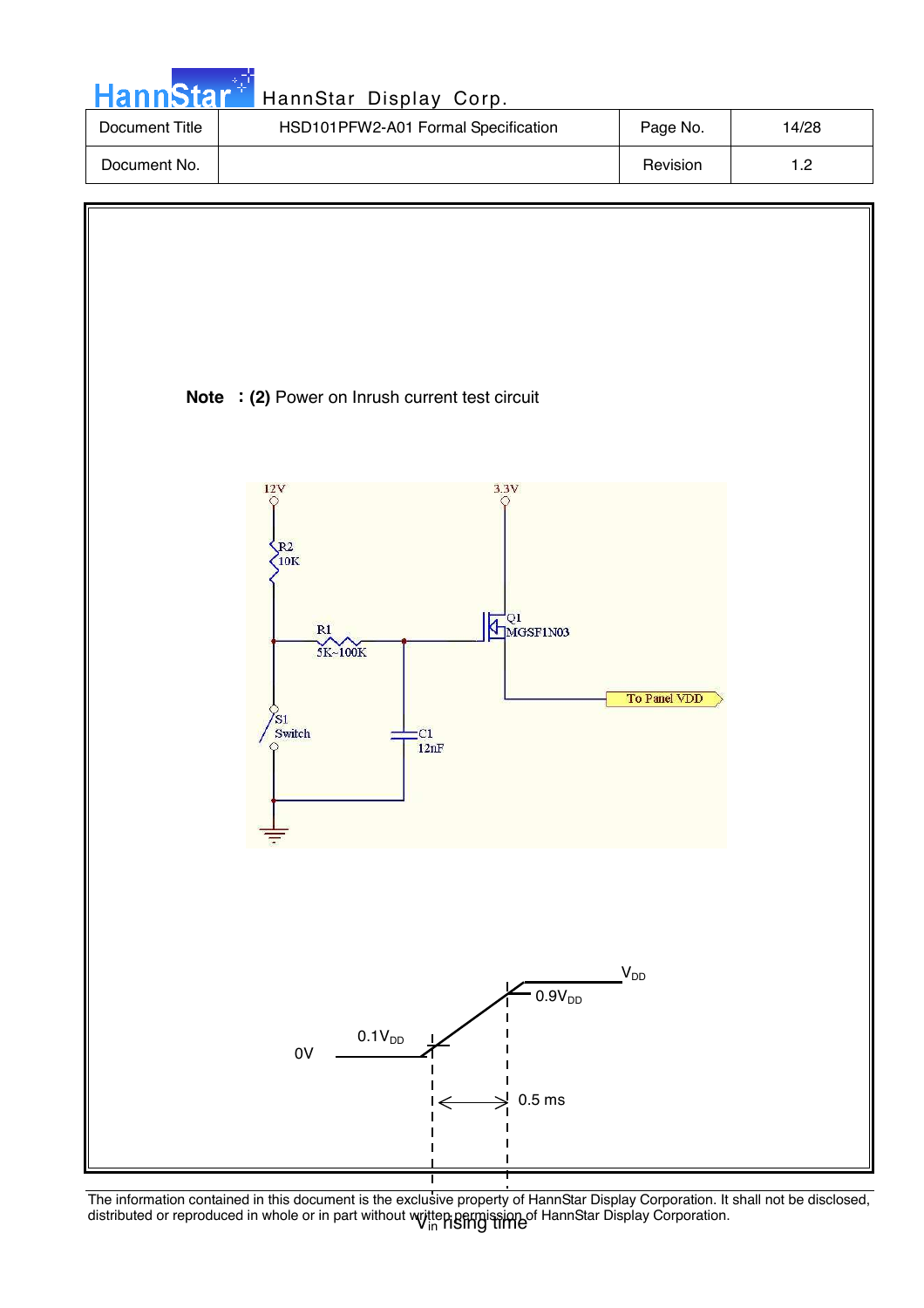| <b>Hannster</b> |  |
|-----------------|--|
|                 |  |

| Document Title | HSD101PFW2-A01 Formal Specification | Page No. | 15/28 |
|----------------|-------------------------------------|----------|-------|
| Document No.   |                                     | Revision | - ר   |

| The information contained in this document is the exclusive property of HannStar Display Corporation. It shall not be disclosed, |
|----------------------------------------------------------------------------------------------------------------------------------|
| distributed or reproduced in whole or in part without written permission of HannStar Display Corporation.                        |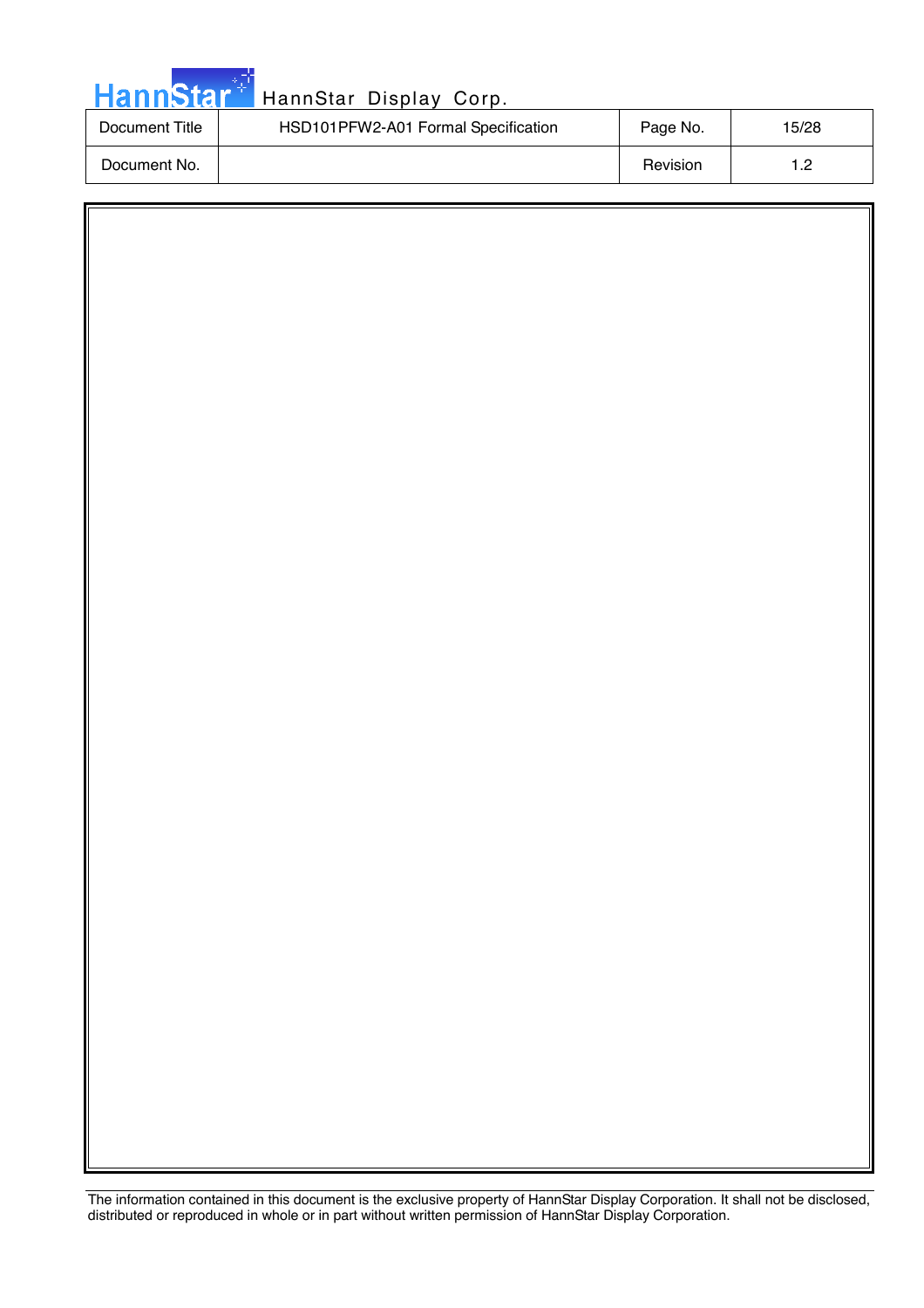| HannStar Display Corp. |  |  |
|------------------------|--|--|
|------------------------|--|--|

| Document Title | HSD101PFW2-A01 Formal Specification | Page No. | 16/28        |
|----------------|-------------------------------------|----------|--------------|
| Document No.   |                                     | Revision | . . <u>.</u> |

| Item                              | Symbol            | Min.                   | Typ. | Max.                 | Unit | Conditions      |  |
|-----------------------------------|-------------------|------------------------|------|----------------------|------|-----------------|--|
| Differential Input High Threshold | Vth               |                        |      | 100                  | mV   |                 |  |
| Differential Input Low Threshold  | Vtl               | $-100$                 |      |                      | mV   | $V_{CM} = 1.2V$ |  |
| Input Current                     | ΙıΝ               | -10                    |      | $+10$                | uA   |                 |  |
| Differential input Voltage        | $ V_{\text{ID}} $ | 0.1                    |      | 0.6                  | v    |                 |  |
| Common Mode Voltage Offset        | $V_{CM}$          | (IV <sub>ID</sub> ]/2) | 1.25 | 1.8-0.4- $(IVIDI/2)$ | v    |                 |  |





 for 6bits LVDS input LVDS Receiver Input Timing Definition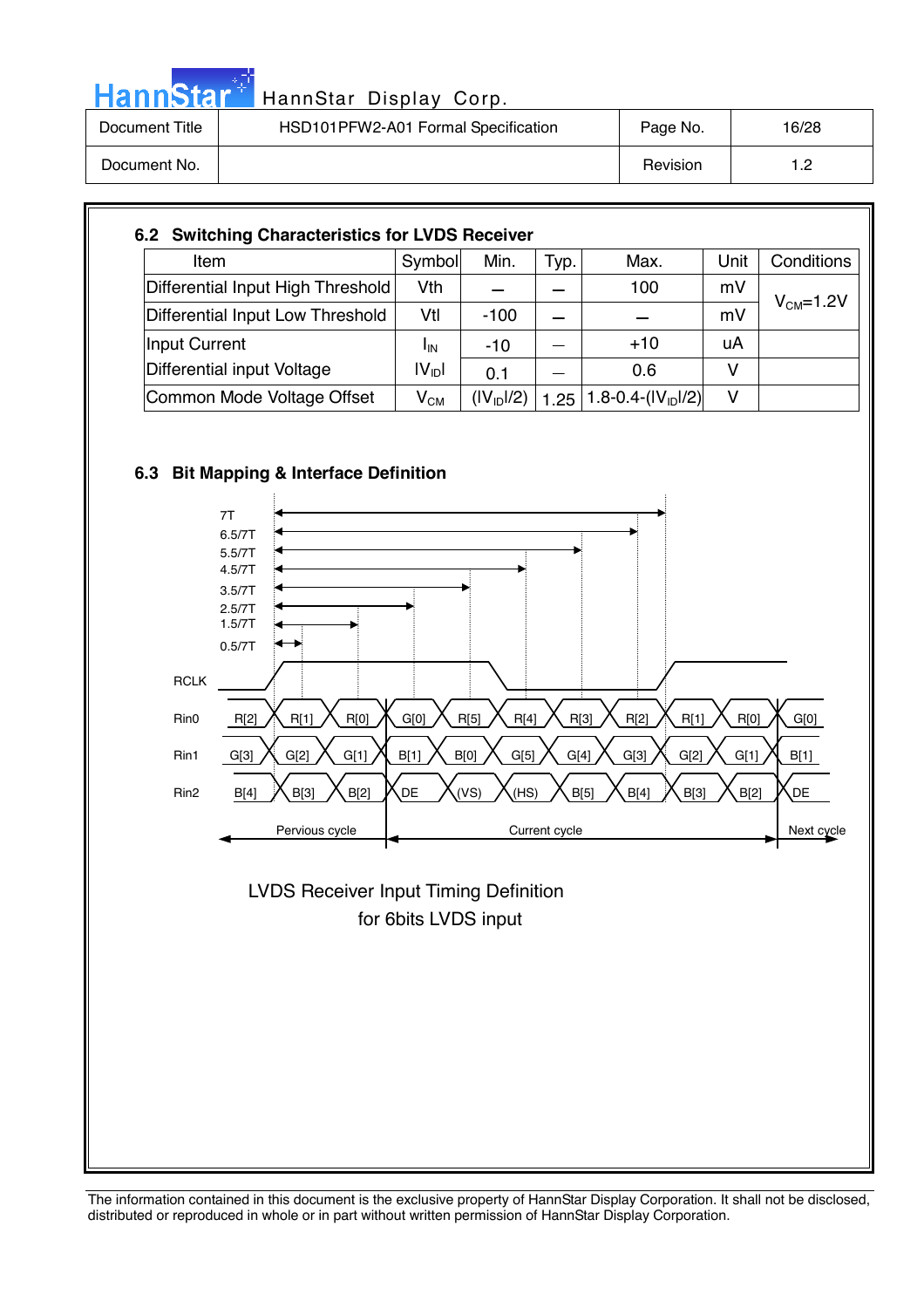

# HannStar<sup>#</sup> HannStar Display Corp.

| Document Title | HSD101PFW2-A01 Formal Specification | Page No. | 7/28 |
|----------------|-------------------------------------|----------|------|
| Document No.   |                                     | Revision | .    |

#### **6.4 Interface Timing (DE mode)**

| Item                            | Symbol | Min. | Typ. | Max.  | Unit       |
|---------------------------------|--------|------|------|-------|------------|
| <b>Frame Rate</b>               | $- -$  | 55   | 60   | 65    | Hz         |
| <b>Frame Period</b>             | t1     | 612  | 625  | 638   | line       |
| Vertical Display Time           | t2     | 600  | 600  | 600   | line       |
| <b>Vertical Blanking Time</b>   | t3     | 12   | 25   | 38    | line       |
| 1 Line Scanning Time            | t4     | 1160 | 1200 | 1240  | clock      |
| Horizontal Display Time         | t5     | 1024 | 1024 | 1024  | clock      |
| <b>Horizontal Blanking Time</b> | t6     | 136  | 176  | 216   | clock      |
| <b>Clock Rate</b>               | t7     | 39   | 45   | 51.42 | <b>MHz</b> |

#### **Timing Diagram of Interface Signal (DE mode)**

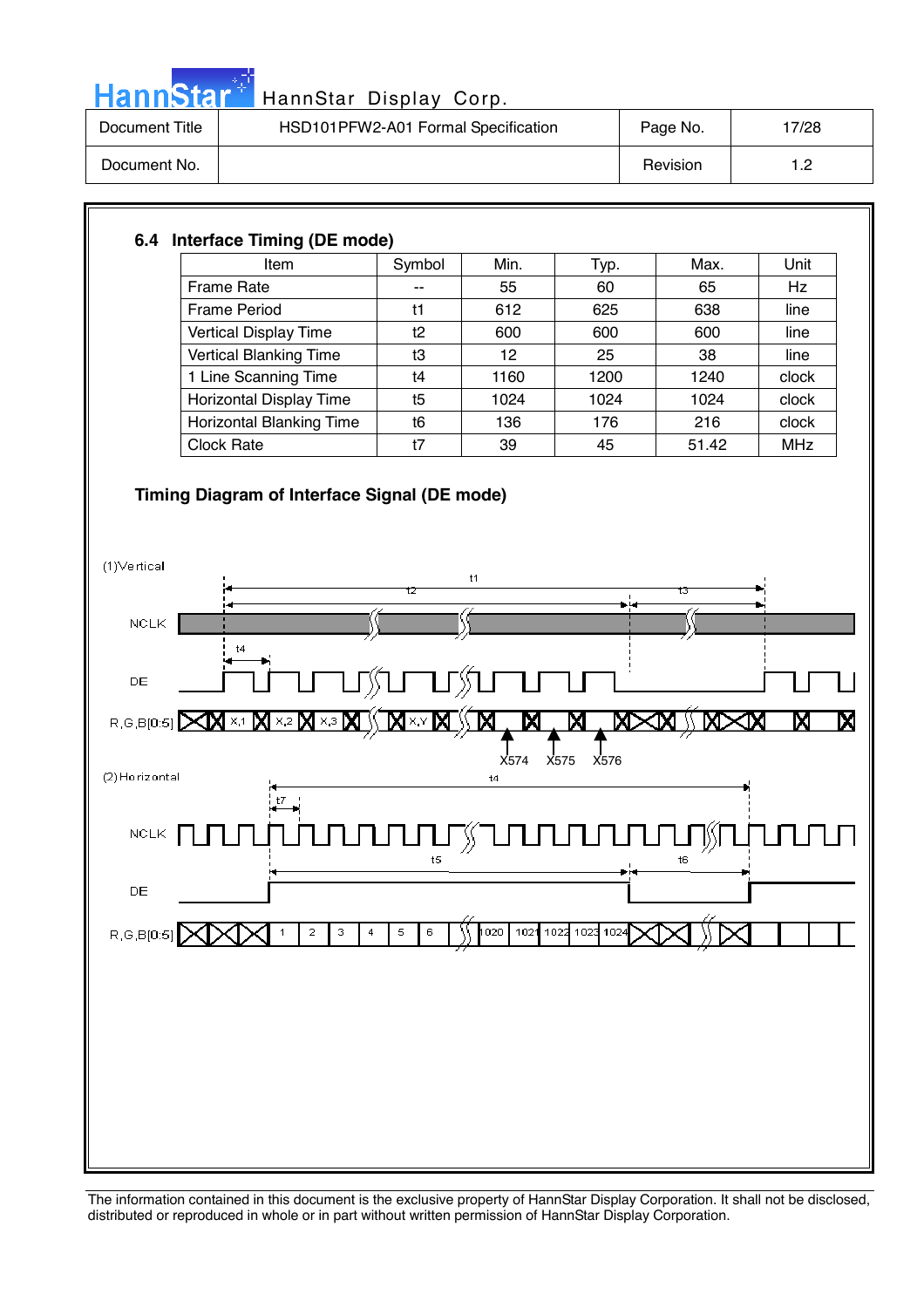| <b>Hannstar</b> T | HannStar Display Corp.              |          |       |
|-------------------|-------------------------------------|----------|-------|
| Document Title    | HSD101PFW2-A01 Formal Specification | Page No. | 18/28 |
| Document No.      |                                     | Revision | 1.2   |

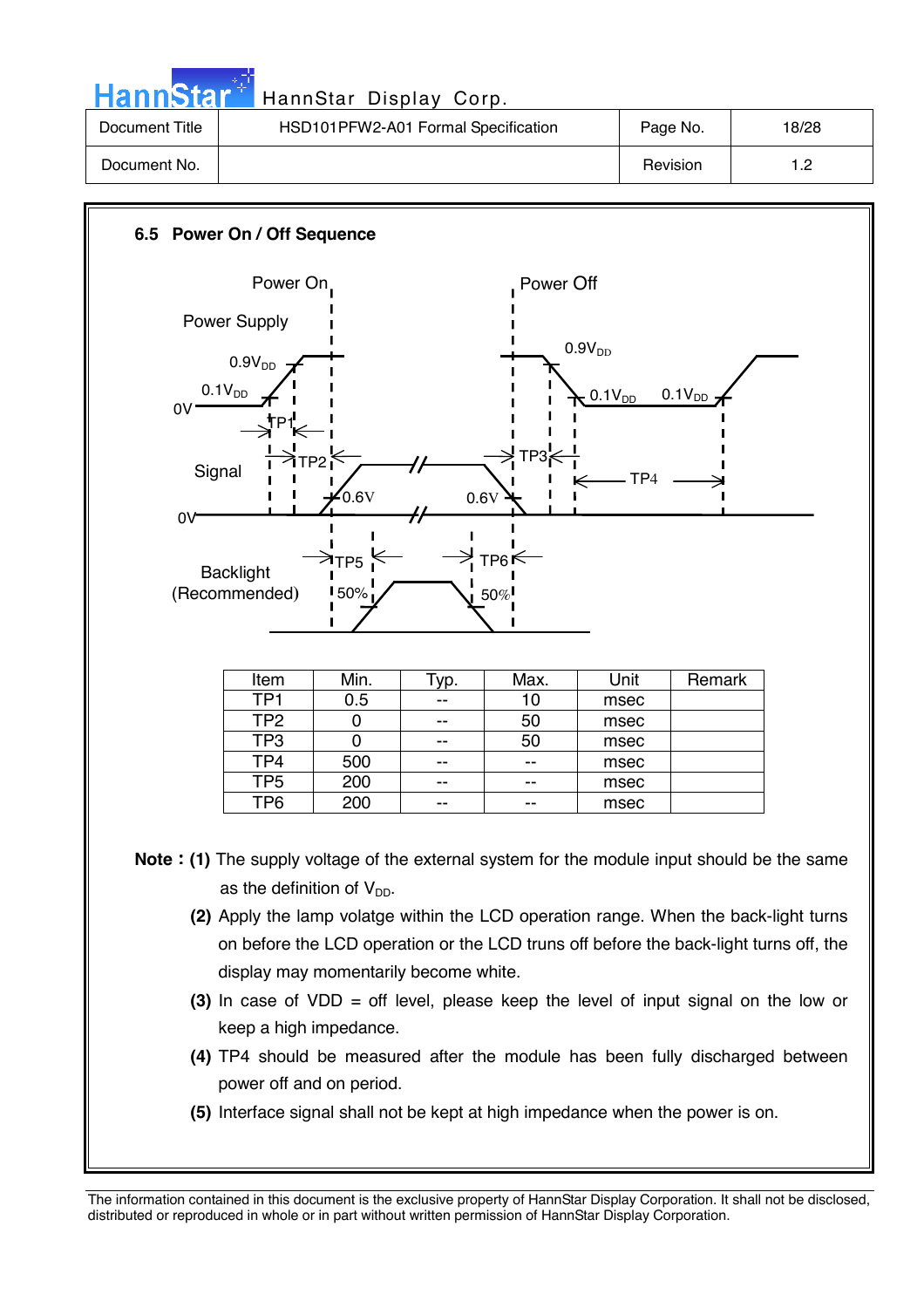# HannStar<sup>t HannStar</sup> Display Corp.

| Document Title | HSD101PFW2-A01 Formal Specification | Page No. | 19/28 |
|----------------|-------------------------------------|----------|-------|
| Document No.   |                                     | Revision | 2. ا  |

| <b>Parameter</b>                | <b>Symbol</b> | Min    | <b>Typ</b> | <b>Max</b> | <b>Units</b> | <b>Condition</b>                 |
|---------------------------------|---------------|--------|------------|------------|--------------|----------------------------------|
| <b>LED Current</b>              | ΙF            | --     | 18.0       | 18.75      | mA           | Ta= $25^{\circ}$                 |
| LED Voltage                     | $V_F$         | 3.0    | 3.2        | 3.4        | Volt         | Ta=25 $°C$                       |
| <b>LED Power</b><br>consumption | $P_{LED}$     | --     | 1.38       | 1.53       | Watt         | Ta= $25^{\circ}$ C<br>Note $(1)$ |
| LED Life-Time                   | N/A           | 10,000 | --         | --         | Hour         | Ta= $25^{\circ}$ C               |
|                                 |               |        |            |            |              | $I_{F=}$ 18mA<br>Note $(2)$      |

**Note (1):** Calculator value for reference P=I<sub>F</sub> x V<sub>F</sub> x N (LED Qty')

 **Note (2):** The LED lifetime defines as the estimated time to 50% degradation of final luminous.

#### **6.7 LED Driver**

#### **6.7.1 Absolute Maximum Ratings**

| Item                                                         | Symbol           | Min.   | Max. | Unit | <b>Note</b> |
|--------------------------------------------------------------|------------------|--------|------|------|-------------|
| <b>LED Power Supply voltage</b>                              | V <sub>LED</sub> | $-0.3$ | 24   | Volt |             |
| LED_EN, PWM pin Voltage   V <sub>EN</sub> , V <sub>PWM</sub> |                  | --     | 5.5  | Volt |             |

#### **6.7.2 DC Electrical Characteristics**

| <b>Parameter</b>                          | Symbol                   | <b>Min</b> | <b>Typ</b> | <b>Max</b> | <b>Units</b> | <b>Remark</b> |
|-------------------------------------------|--------------------------|------------|------------|------------|--------------|---------------|
| <b>LED Power</b><br><b>Supply Voltage</b> | V <sub>LED</sub>         | 5.0        |            | 21.0       | Volt         |               |
| LED EN High<br>Threshold                  | $V_{ENH}$                | 2.0        |            |            | Volt         |               |
| LED EN Low<br>Threshold                   | $V_{ENL}$                |            |            | 0.3        | Volt         |               |
| <b>PWM High</b><br>Threshold              | <b>V</b> <sub>PWMH</sub> | 3.0        |            |            | Volt         |               |
| <b>IPWM Low</b><br>Threshold              | V <sub>PWML</sub>        | --         | --         | 0.2        | Volt         |               |
| <b>PWM Frequency</b>                      | $F_{\rm PWM}$            | 200        |            | 300        | Hz           |               |
| <b>PWM Duty Cycle</b>                     | Т <sub>р</sub>           | 10         | --         | --         | $\%$         | Note(1)       |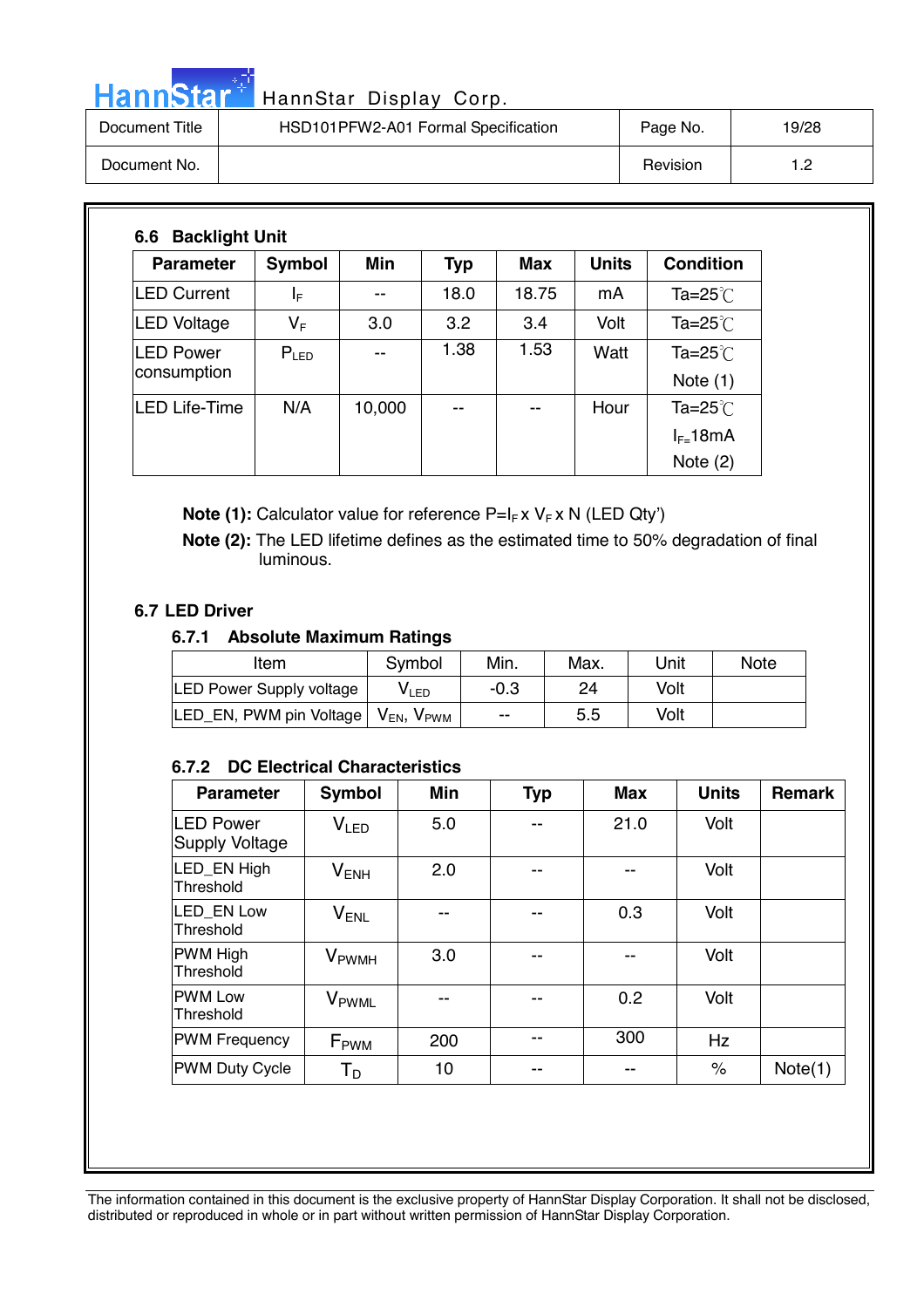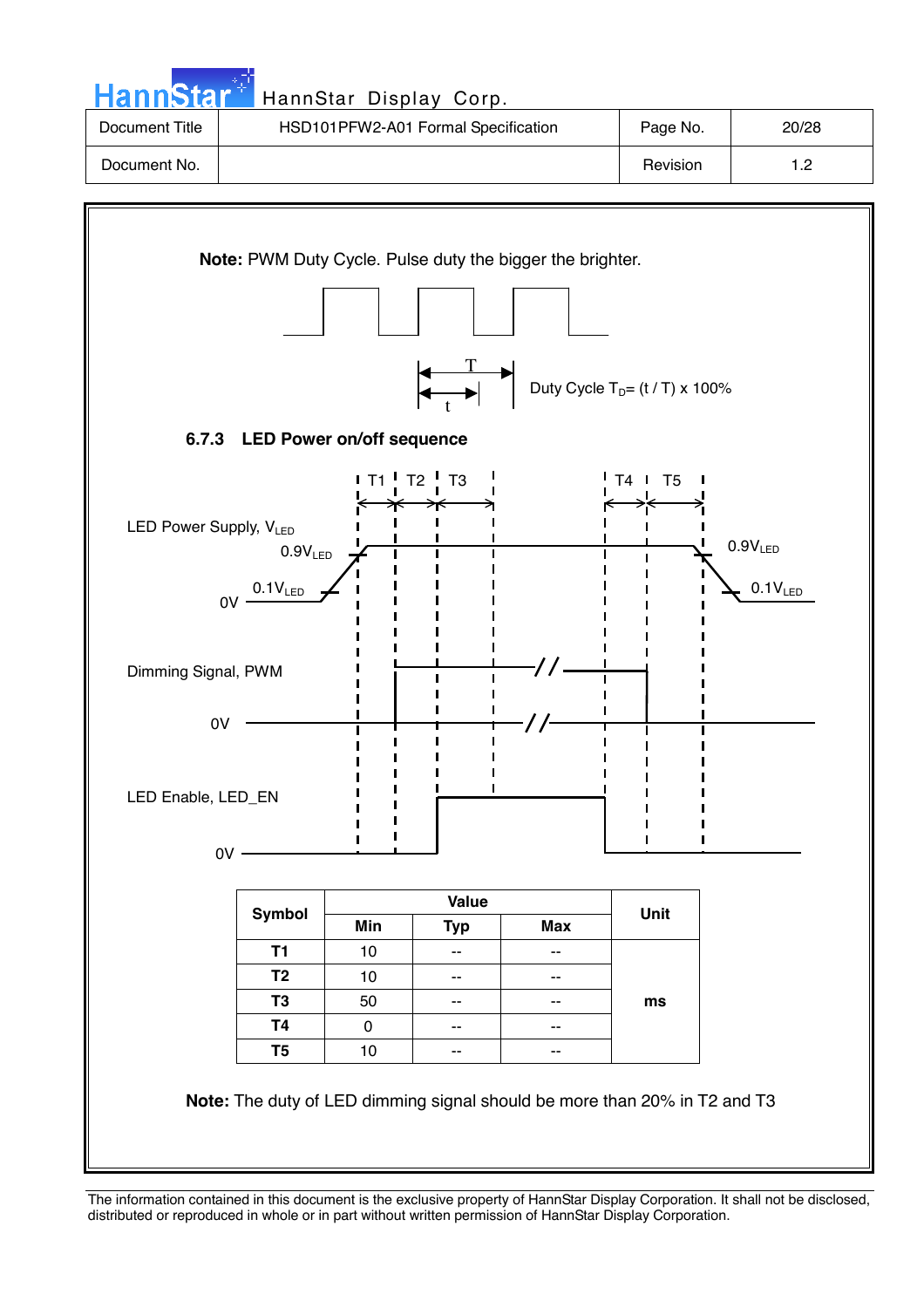

# HannStar<sup>17</sup> HannStar Display Corp.

| Document Title | HSD101PFW2-A01 Formal Specification | Page No. | 21/28 |
|----------------|-------------------------------------|----------|-------|
| Document No.   |                                     | Revision | ר 1   |

#### **6.8 Color engine and CABC DC Electrical Characteristics**

| <b>Parameter</b>                | <b>Symbol</b>  | Min                | <b>Typ</b> | <b>Max</b>         | <b>Units</b> | <b>Remark</b> |
|---------------------------------|----------------|--------------------|------------|--------------------|--------------|---------------|
| COLOR EN<br>High Threshold      | $V_{\rm COLH}$ | 0.7V <sub>DD</sub> |            | --                 | Volt         |               |
| COLOR EN<br>Low Threshold       | $V_{\rm COLL}$ |                    |            | 0.3V <sub>DD</sub> | Volt         |               |
| CABC EN High<br>Threshold       | $V_{CABCH}$    | 0.7V <sub>DD</sub> |            | --                 | Volt         |               |
| <b>CABC EN Low</b><br>Threshold | $V_{CABCL}$    |                    |            | 0.3V <sub>DD</sub> | Volt         |               |

#### **7.0 Reliability test items**

| No. | <b>Item</b>                       | <b>Conditions</b>                                                                                                                    | <b>Remark</b> |
|-----|-----------------------------------|--------------------------------------------------------------------------------------------------------------------------------------|---------------|
|     | High Temperature Storage          | Ta=+60°C, 240hrs                                                                                                                     |               |
| 2   | Low Temperature Storage           | Ta=-20°C, 240hrs                                                                                                                     |               |
| 3   | <b>High Temperature Operation</b> | Ta=+50 $^{\circ}$ C, 500hrs                                                                                                          |               |
| 4   | Low Temperature Operation         | Ta=0 $^{\circ}$ C, 500hrs                                                                                                            |               |
| 5   |                                   | Thermal Cycling Test (non operation) $\vert$ -20 $\mathrm{^{\circ}C(30min)} \rightarrow$ +60 $\mathrm{^{\circ}C(30min)}$ ,100 cycles |               |
|     | Vibration                         | Sine Wave                                                                                                                            |               |
| 6   |                                   | 1.5G, 5~500Hz, XYZ                                                                                                                   |               |
|     |                                   | 30min/each direction                                                                                                                 |               |
|     | Shock                             | Half-Sine, 200G, 2ms, ±XYZ, 1time                                                                                                    |               |

#### **Storage / Operating temperature**

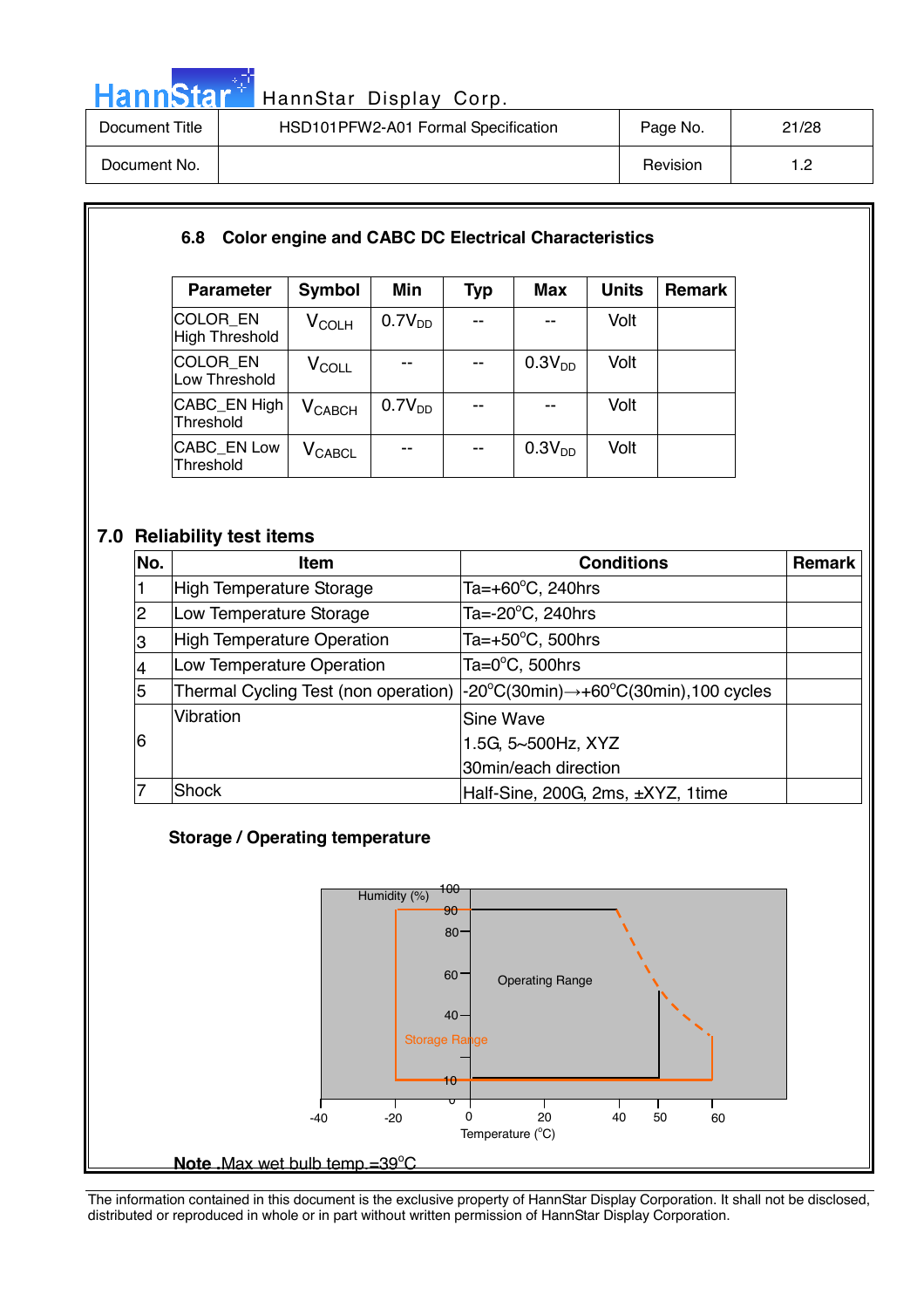| <b>Hannster</b> |  |
|-----------------|--|
|                 |  |

Ī

# HannStar Display Corp.

| Document Title | HSD101PFW2-A01 Formal Specification | Page No. | 22/28 |
|----------------|-------------------------------------|----------|-------|
| Document No.   |                                     | Revision | - מ   |

| The information contained in this document is the exclusive property of HannStar Display Corporation. It shall not be disclosed, |
|----------------------------------------------------------------------------------------------------------------------------------|
| distributed or reproduced in whole or in part without written permission of HannStar Display Corporation.                        |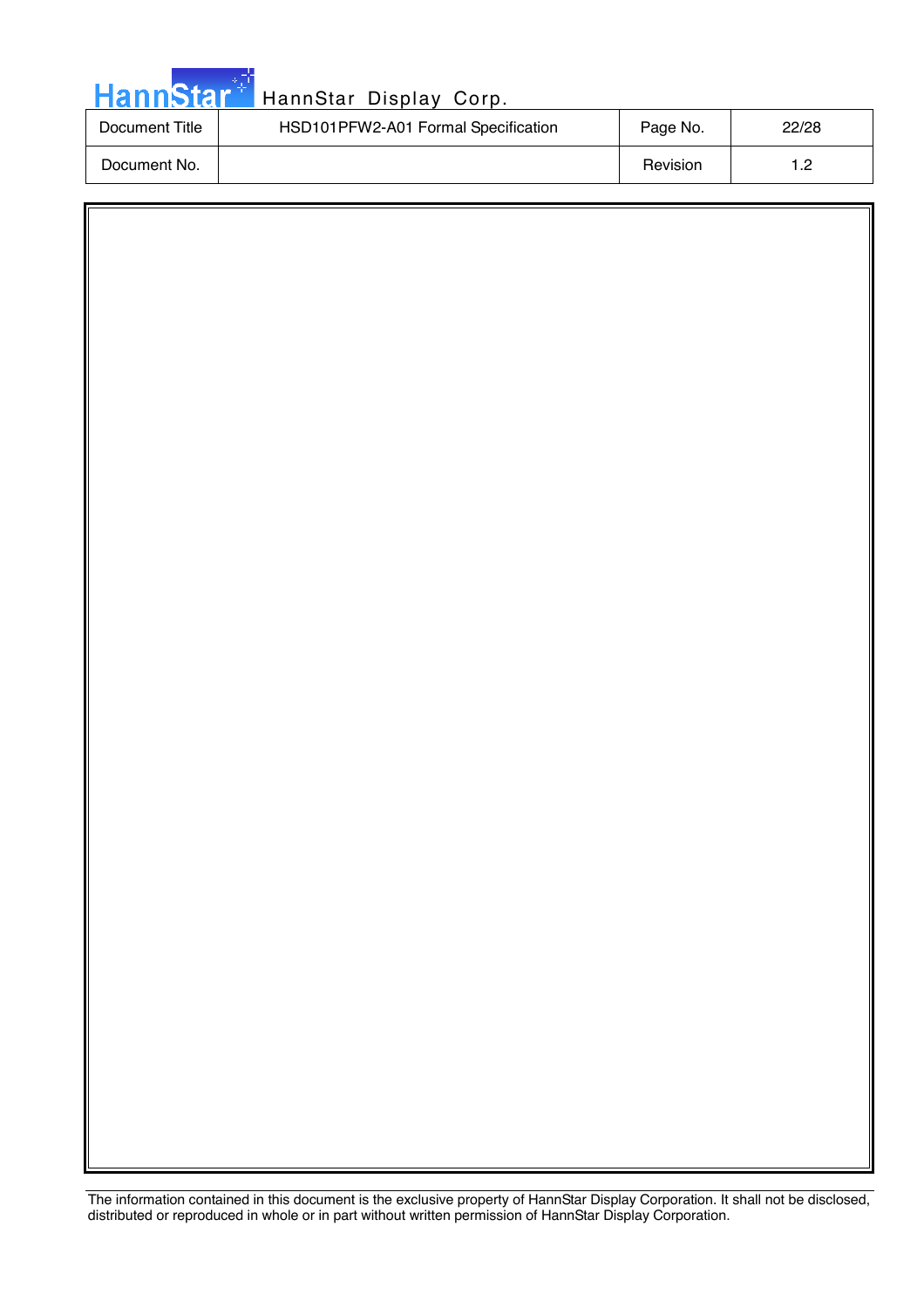**Hann**Star HannStar Display Corp. Document Title | HSD101PFW2-A01 Formal Specification | Page No. | 23/28

Document No. | Note 1.2







The information contained in this document is the exclusive property of HannStar Display Corporation. It shall not be disclosed, distributed or reproduced in whole or in part without written permission of HannStar Display Corporation.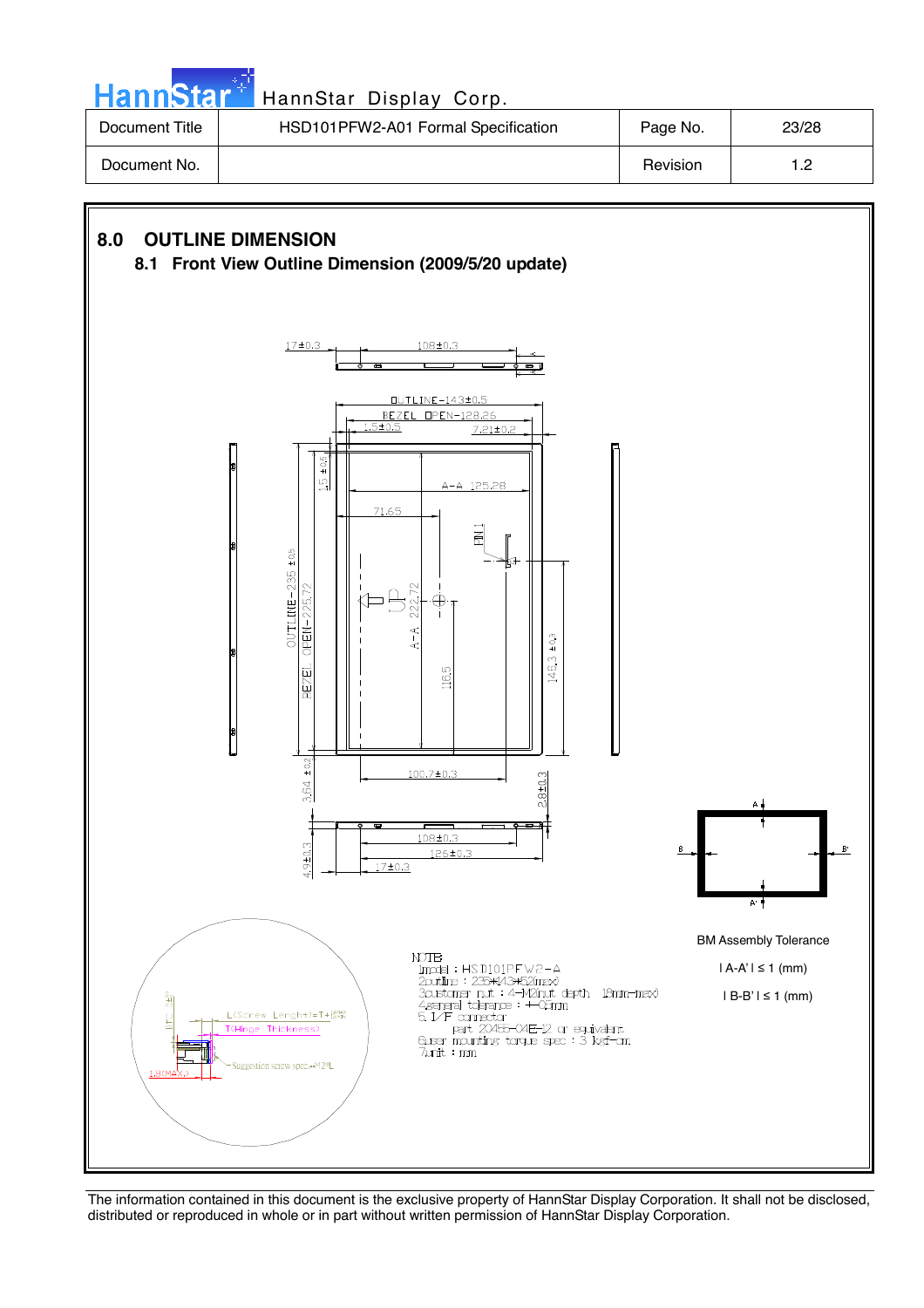| <b>HannStar</b> | HannStar Display Corp.              |          |       |
|-----------------|-------------------------------------|----------|-------|
| Document Title  | HSD101PFW2-A01 Formal Specification | Page No. | 24/28 |
| Document No.    |                                     | Revision | 1.2   |

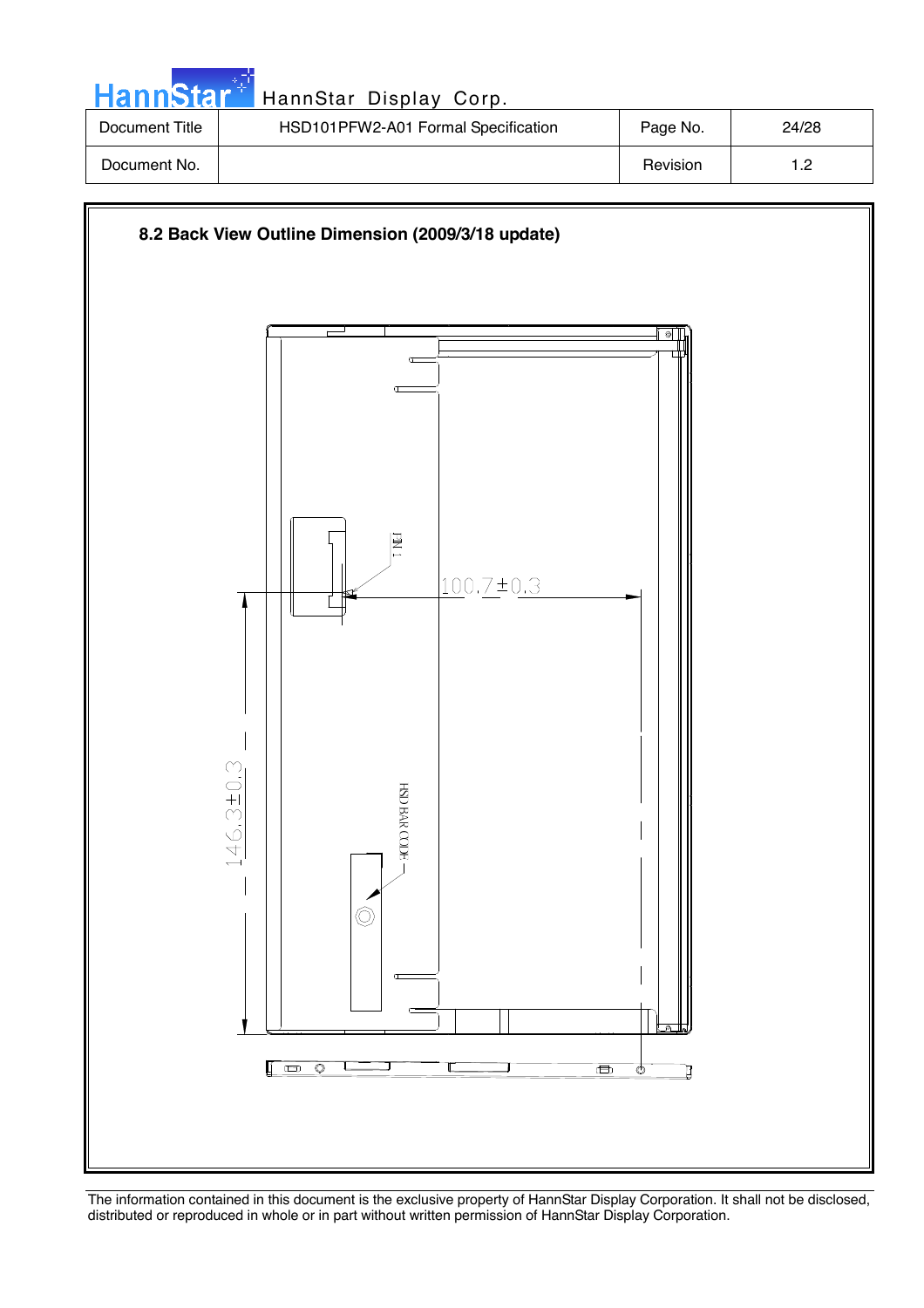| <u>ann<sup>,</sup></u> | . To i |  |
|------------------------|--------|--|

| Document Title | HSD101PFW2-A01 Formal Specification | Page No. | 25/28 |
|----------------|-------------------------------------|----------|-------|
| Document No.   |                                     | Revision |       |

**9.0 LOT MARK** 

#### **9.1 Lot Mark**



Code 1,2,3,4,5,6: HannStar internal flow control code.

Code 7: production location.

Code 8: production year.

Code 9: production month.

Code 10,11,12,13,14,15: serial number.

#### Note (1) Production Year

| Year | 2001 | 2002 | 2003 | 2004 | 2005 | 2006 | 2007 | 2008 | 2009 | 2010 |
|------|------|------|------|------|------|------|------|------|------|------|
| Mark |      |      |      |      |      |      |      |      |      |      |

#### Note (2) Production Month

| Month | Jan. | Feb. | Mar. | Apr. |  | May.   Jun.   Jul.   Aug.   Sep.   Oct |  | Nov. | Dec. |
|-------|------|------|------|------|--|----------------------------------------|--|------|------|
| Mark  |      |      |      |      |  |                                        |  |      |      |

#### **9.2 Location of Lot Mark**

- (1) Location : The label is attached to the backside of the LCD module. See Product back view. ( Section 8.0 : OUTLINE DIMENSION )
- (2) Detail of the Mark : As attached below
- (3) This is subject to change without prior notice.

| <b>TWPE</b>                                               | HSD101PFW2                                                                                                                                | <b>HannStar</b>                                  |
|-----------------------------------------------------------|-------------------------------------------------------------------------------------------------------------------------------------------|--------------------------------------------------|
| <b><i>AIRPORTMEN</i></b><br>GP-HI<br>MS<br>رىا<br>E212246 | $\star$<br>Rev:<br>║<br>║<br>Ш<br>II<br>⊪<br>⊪<br>║<br>I<br>Ш<br>$\circ$ $\circ$<br>$\triangle$ $\cap$<br>c o<br>$\bullet$<br>ĸ<br>×<br>ົ | $-A$ EDX.X 6 AO<br>⊪<br>$\circ$<br>$\Omega$<br>ີ |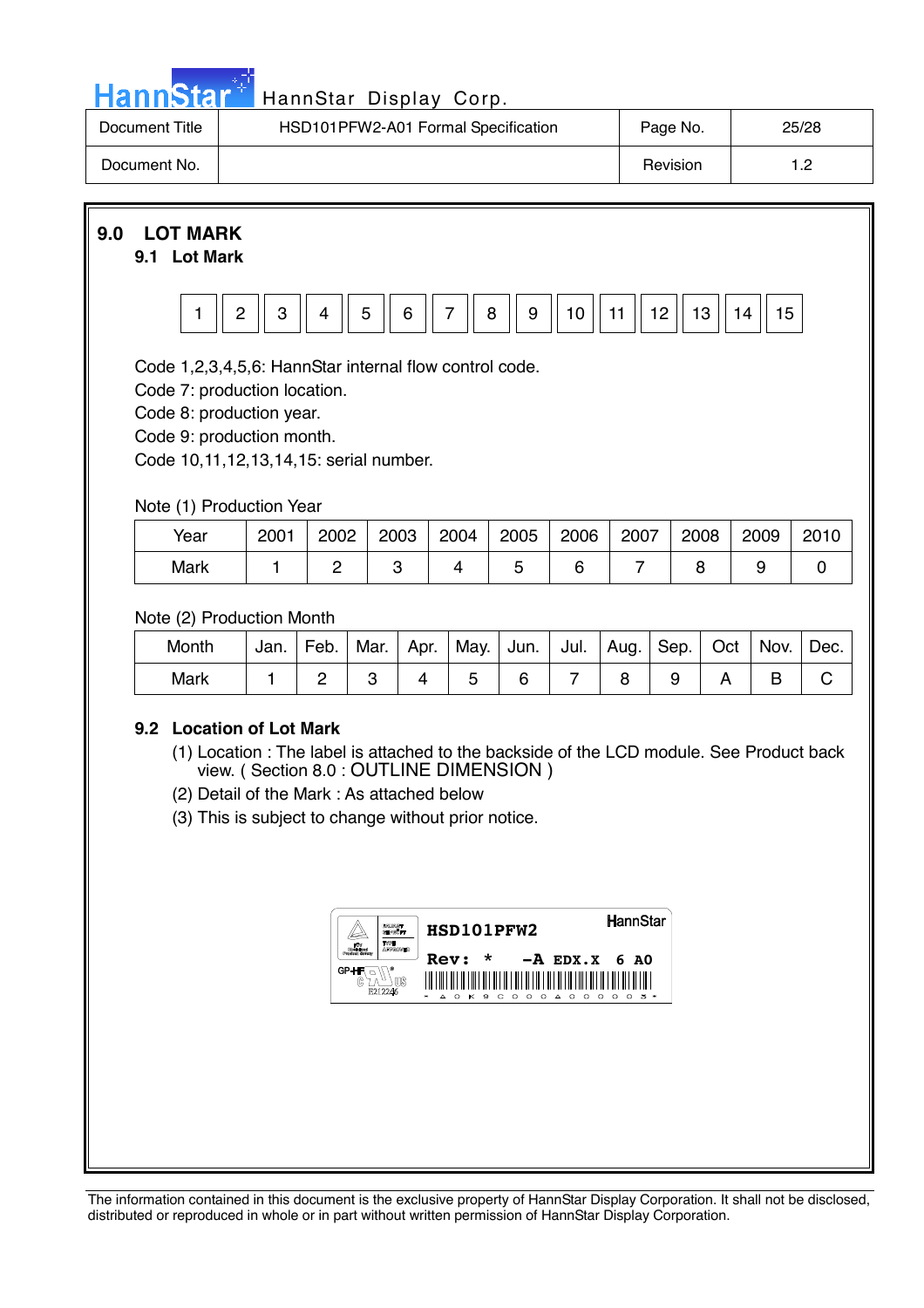| <b>HannStar</b> | HannStar Display Corp.              |          |       |  |
|-----------------|-------------------------------------|----------|-------|--|
| Document Title  | HSD101PFW2-A01 Formal Specification | Page No. | 26/28 |  |
| Document No.    |                                     | Revision | 1.2   |  |

كان ال

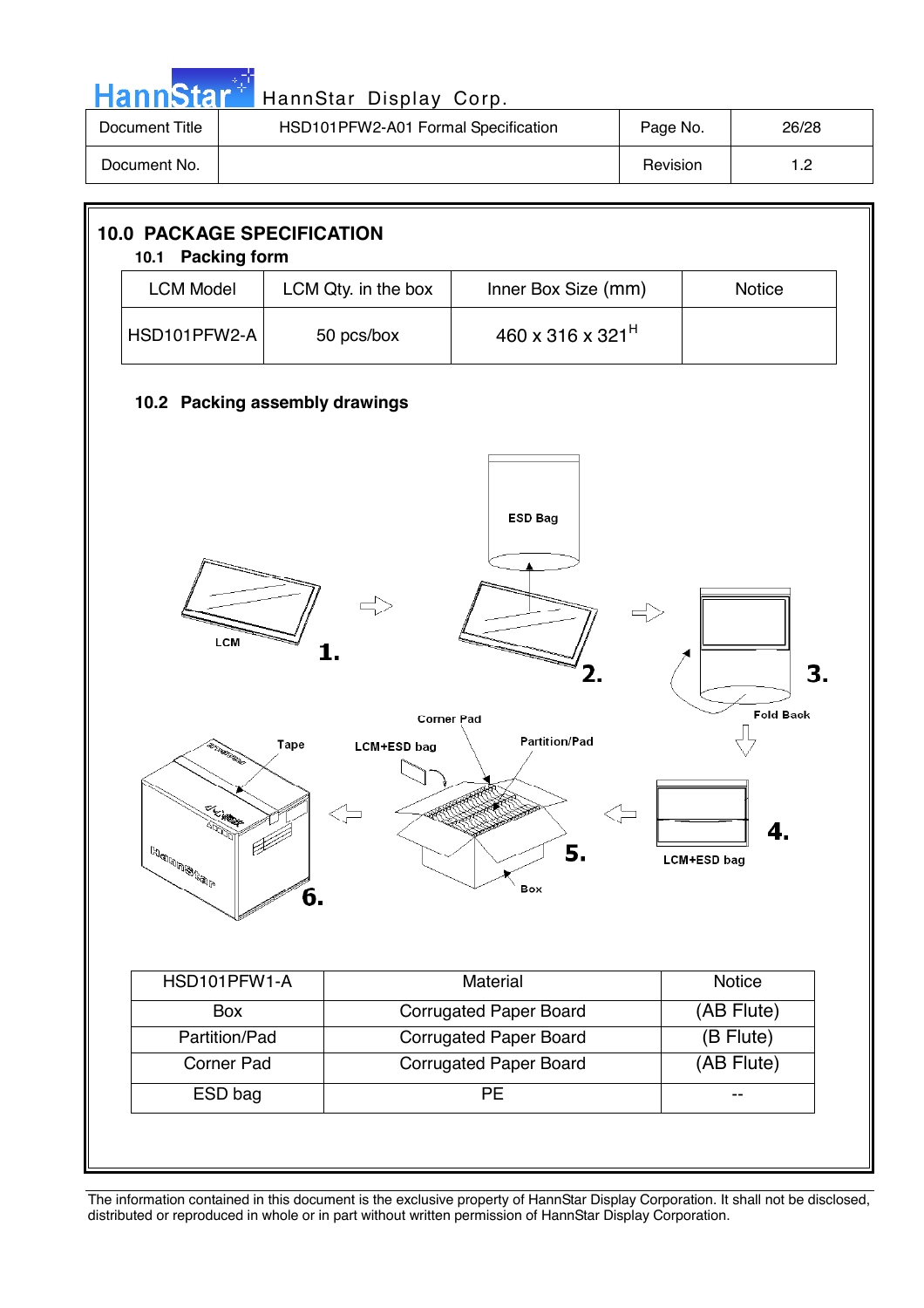

## Hann Star<sup>4</sup> HannStar Display Corp.

| Document Title | HSD101PFW2-A01 Formal Specification | Page No. | 27/28 |
|----------------|-------------------------------------|----------|-------|
| Document No.   |                                     | Revision |       |

### **11.0 GENERAL PRECAUTION**

#### **11.1 Use Restriction**

This product is not authorized for use in life supporting systems, aircraft navigation control systems, military systems and any other application where performance failure could be life-threatening or otherwise catastrophic.

#### **11.2 Disassembling or Modification**

 Do not disassemble or modify the module. It may damage sensitive parts inside LCD module, and may cause scratches or dust on the display. HannStar does not warrant the module, if customers disassemble or modify the module.

#### **11.3 Breakage of LCD Panel**

- 11.3.1.If LCD panel is broken and liquid crystal spills out, do not ingest or inhale liquid crystal, and do not contact liquid crystal with skin.
- 11.3.2. If liquid crystal contacts mouth or eyes, rinse out with water immediately.
- 11.3.3. If liquid crystal contacts skin or cloths, wash it off immediately with alcohol and rinse thoroughly with water.
- 11.3.4. Handle carefully with chips of glass that may cause injury, when the glass is broken.

#### **11.4 Electric Shock**

- 11.4.1. Disconnect power supply before handling LCD module.
- 11.4.2. Do not pull or fold the LED cable.
- 11.4.3. Do not touch the parts inside LCD modules and the fluorescent LED's connector or cables in order to prevent electric shock.

#### **11.5 Absolute Maximum Ratings and Power Protection Circuit**

- 11.5.1. Do not exceed the absolute maximum rating values, such as the supply voltage variation, input voltage variation, variation in parts' parameters, environmental temperature, etc., otherwise LCD module may be damaged.
- 11.5.2. Please do not leave LCD module in the environment of high humidity and high temperature for a long time.
- 11.5.3. It's recommended to employ protection circuit for power supply.

#### **11.6 Operation**

- 11.6.1 Do not touch, push or rub the polarizer with anything harder than HB pencil lead.
- 11.6.2 Use fingerstalls of soft gloves in order to keep clean display quality, when persons handle the LCD module for incoming inspection or assembly.
- 11.6.3 When the surface is dusty, please wipe gently with absorbent cotton or other soft material.